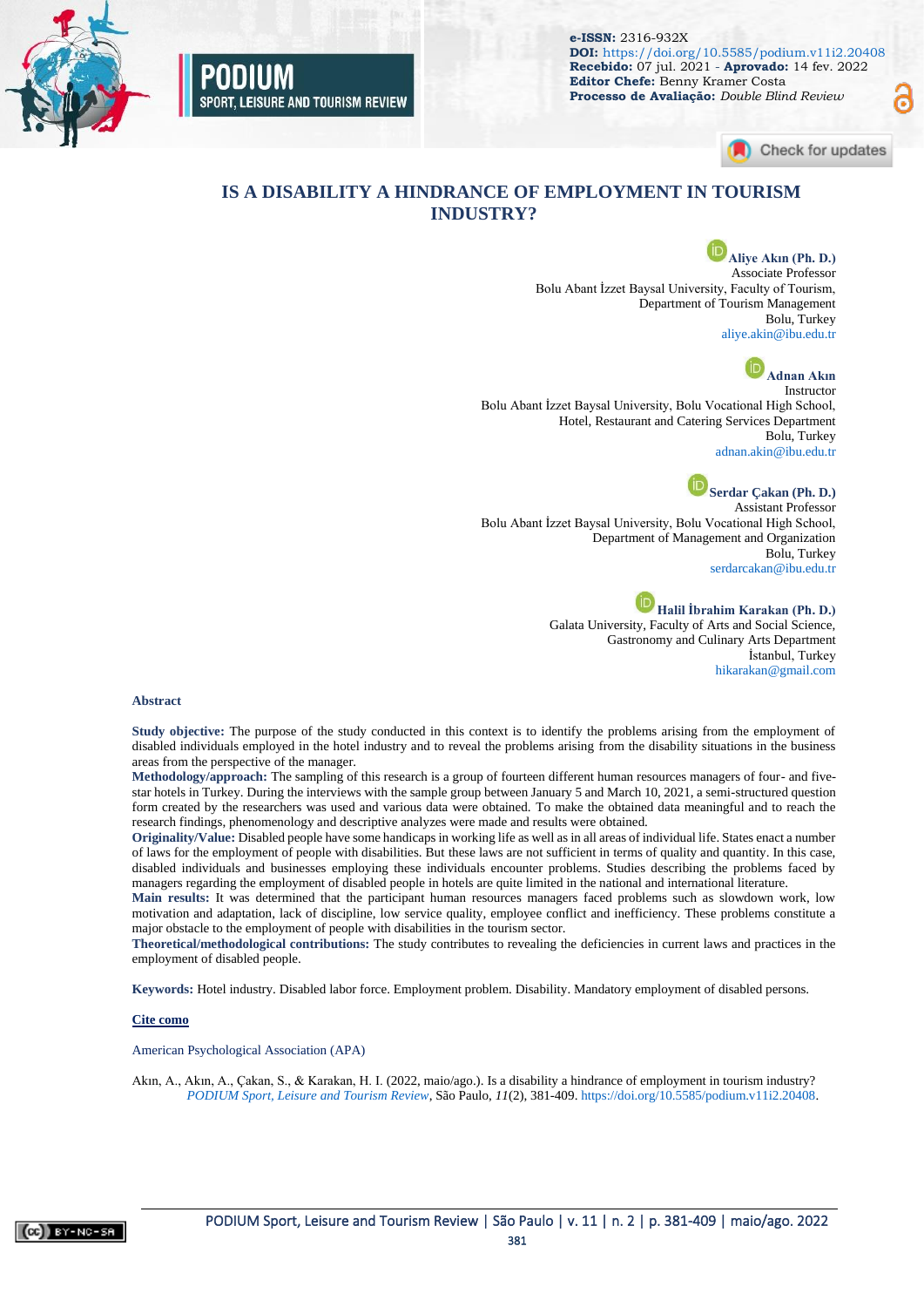

#### **A DEFICIÊNCIA É UM OBSTÁCULO AO EMPREGO NA INDÚSTRIA DO TURISMO?**

#### **Resumo**

**Objetivo do estudo:** O objetivo do estudo realizado neste contexto é identificar os problemas decorrentes do emprego de pessoas com deficiência empregadas na indústria hoteleira e revelar os problemas decorrentes das situações de deficiência nas áreas de negócio na perspetiva do gestor.

**Metodologia/abordagem:** A amostra desta pesquisa é um grupo de quatorze diferentes gestores de recursos humanos de hotéis de quatro e cinco estrelas na Turquia. Durante as entrevistas com o grupo amostral entre 5 de janeiro e 10 de março de 2021, os pesquisadores utilizaram uma questão semiestruturada e diversos dados foram obtidos. Para dar sentido aos dados obtidos e chegar aos achados da pesquisa, foram feitas análises fenomenológicas e descritivas e obtidos os resultados.

**Originalidade/Relevância:** As pessoas, com deficiência têm algumas limitações na vida profissional, bem como em todas as áreas da vida individual. Os estados promulgam várias leis para o emprego de pessoas com deficiência. Mas essas leis não são suficientes em termos de qualidade e quantidade. Nesse caso, pessoas com deficiência e empresas que empregam essas pessoas encontram problemas. Na literatura nacional e internacional, os estudos que descrevem os problemas enfrentados pelos gestores em relação ao emprego de pessoas com deficiência em hotéis são bastante limitados.

**Principais resultados:** Determinou-se que os gestores de recursos humanos participantes enfrentavam problemas como lentidão no trabalho, baixa motivação e adaptação, falta de disciplina, baixa qualidade do serviço, conflito de funcionários e ineficiência. Estes problemas constituem um grande obstáculo ao emprego de pessoas com deficiência no setor do turismo.

**Contribuições teóricas/metodológicas:** Contribuições teórico-metodológicas: O estudo contribui para revelar as deficiências das legislações e práticas vigentes no emprego de pessoas com deficiência.

**Palavras-chave:** Hotelaria. Força de trabalho com deficiência. Problema de emprego. Incapacidade. Emprego obrigatório de pessoas com deficiência.

#### **ES UNA DISCAPACIDAD UN OBSTÁCULO PARA EL EMPLEO EN LA INDUSTRIA DEL TURISMO?**

#### **Resumen**

**Objetivo del estudio:** El objetivo del estudio en este contexto es identificar los problemas derivados de la contratación de personas con discapacidad empleadas en el sector hotelero y desvelar los problemas derivados de la discapacidad en las áreas empresariales desde la perspectiva del directivo.

**Metodología/acercarse:** La muestra de esta investigación es un grupo de catorce responsables de recursos humanos diferentes de hoteles de cuatro y cinco estrellas en Turquía. En las entrevistas al grupo de muestra entre el 5 de enero y el 10 de Marzo de 2021 se utilizó un cuestionario semiestructurado elaborado por los investigadores y se obtuvieron diversos datos. Para dar sentido a los datos obtenidos y llegar a los hallazgos de la investigación, se realizaron análisis fenomenológicos y descriptivos y se obtuvieron resultados.

**Originalidad/Relevância:** Las personas discapacitadas tienen algunas desventajas en la vida laboral, así como en todas las áreas de la vida individual. Los estados promulgan una serie de leyes para el empleo de personas con discapacidad. Pero estas leyes no son suficientes en términos de calidad y cantidad. En este caso, las personas con discapacidad y las empresas que emplean a estas personas encuentran problemas. Los estudios que describen los problemas que enfrentan los gerentes con respecto al empleo de personas con discapacidad en los hoteles son bastante limitados en la literatura nacional e internacional.

**Resultados principales:** Se determinó que los gerentes de recursos humanos participantes enfrentaban problemas como lentitud en el trabajo, baja motivación y adaptación, falta de disciplina, baja calidad del servicio, conflicto de empleados e ineficiencia. Estos problemas constituyen un obstáculo importante para el empleo de las personas con discapacidad en el sector turístico.

**Contribuciones teóricas/metodológicas:** El estudio contribuye a revelar las deficiencias de las leyes y prácticas vigentes en el empleo de personas con discapacidad.

**Palabras clave:** Industria hotelera. Mano de obra discapacitada. Problema de empleo. Discapacidad. Empleo obligatorio de las personas con discapacidad.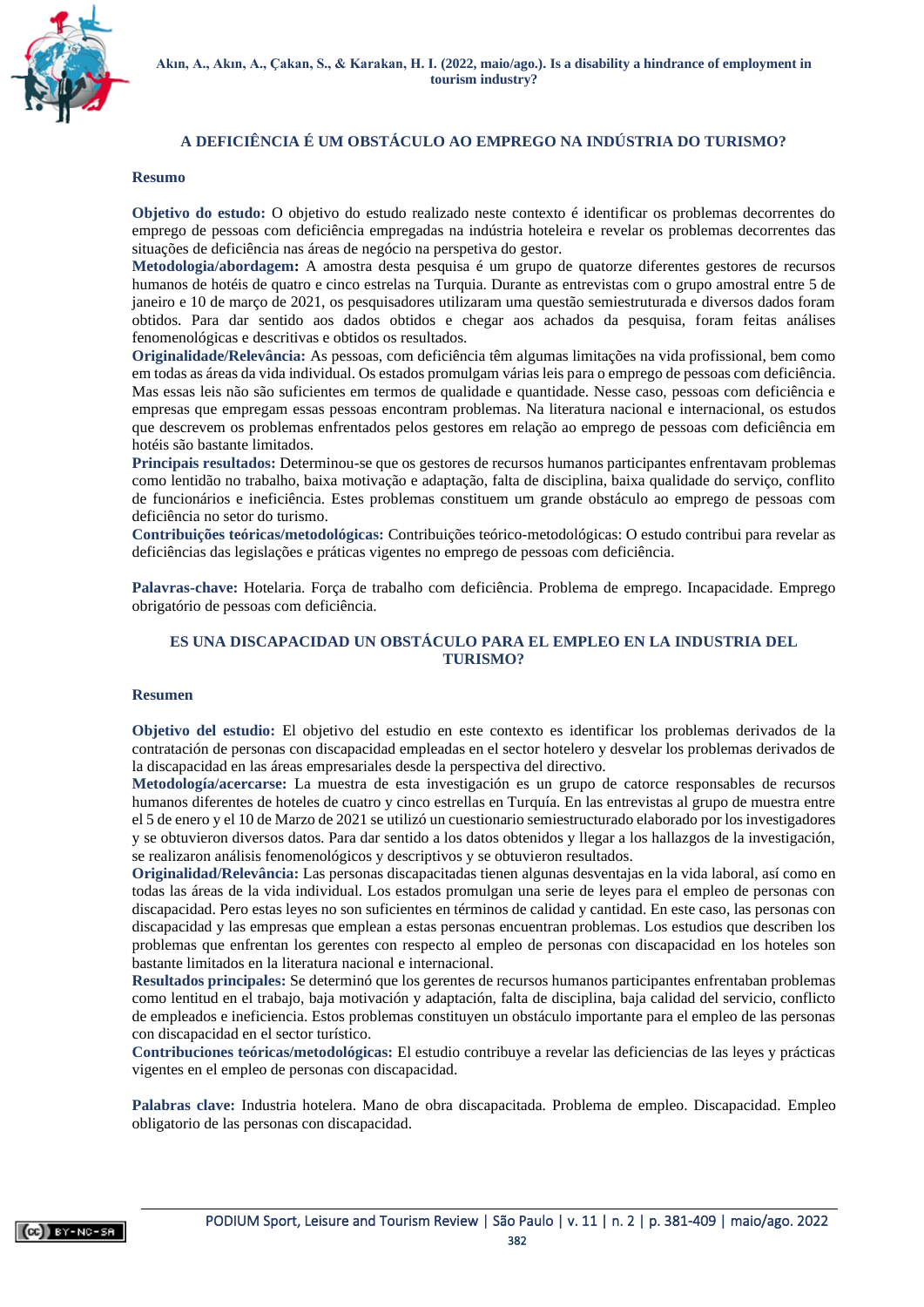

## **Introduction**

One of the most important problems for the countries can be considered as the situation of the individuals who cannot be employed. Because the problem of unemployment is seen not only as an economic problem but also as a socio-cultural problem for them (Meyer, 2017, p.178). As a matter of fact, unemployment affects the economic situation of these countries negatively, as well as their social structure (Shah & Khuhawar, 2019, p.8). Employment opportunities of counties are very important for individuals to exist in the society they live in, to hold on to life, to feel themselves as happy individuals and to prove themselves since the employed labor force have an income that they can sustain their lives helps them to feel respected and safe in the society (Górny, 2018, p.54-55). In this context, the concept of employment can be considered as an important criterion in the society, and the issue of employment is a variable that economics and political institutions emphasize (Murat & Eser, 2013, p.95). Because the goal of reducing unemployment is an important reality in terms of economic and social policies. Hence, while employment is related to the use of all production factors in the economy in a broad sense, it can be defined as the participation of labor in production in a narrow sense (Örnek & Akın, 2017, p.346). Another general definition of employment can be stated as to providing opportunities for individuals who are ready to work to engage in production activities (Türkbal, 1993, p.381).

When real GDP increases in a country, economic growth occurs and the amount of goods and services produced increases. In this case, as the demand for labor increases, the number of people employed in the sectors also increases. Aghion and Howitt (1994), examining the period between 1974-1989, found an inverted U-shaped relation between growth and unemployment rates for 20 OECD countries. According to the results of this research, low unemployment is experienced in high-growth processes, and high-level unemployment is experienced in medium-level growth processes. Also, Ball et al. (2017) found a stable relationship between economic growth and employment for the USA and 20 other industrialized countries in the 1948-2013 period. The positive relationship between economic growth and employment has also been demonstrated at the European Union level. It has been determined that the growth in different sectors in the EU between the years 2000-2010 created very high employment. The 1.5% growth in GDP in the EU led to an increase of 0.6% in employment (Herman, 2011, p.42).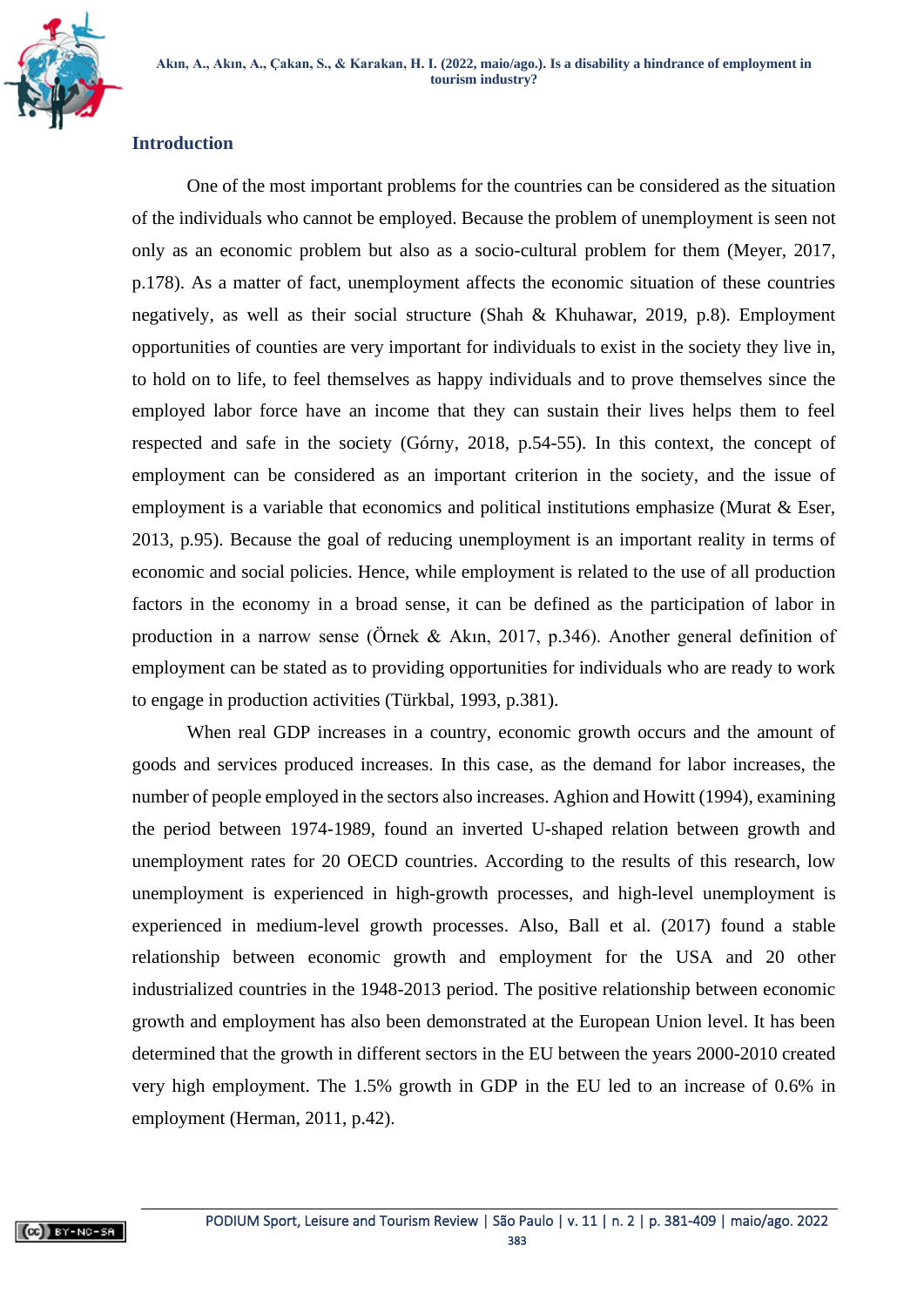



Although there is a positive relationship between economic growth and employment, there are many factors that negatively affect employment and increase unemployment. For example, many reasons can be listed such as excess labor supply, inability of the existing workforce to adapt to technology, increase in labor costs, high inflation, increase in interest rates, mistakes made in monetary and fiscal policies, political and economic instability and lack of education (Özcelebi & Özkan, 2017). In their research, Carruth et al. (1998) revealed that unemployment in the USA between 1979-1995 was caused by the increase in the real interest rate and the real price of oil. Similarly, Doğrul and Soytaş (2010) examined the relations between real oil price, real interest rate and unemployment in Turkey for the period 2005-2009 and obtained results parallel to Carruth et al.'s (1998). Agnello et al. (2014) examined the effects of fiscal policies of 17 countries on labor market conditions and unemployment for the years 1978–2009. Researchers have found that tax-based consolidations cause unemployment in these countries. In Turkey, on the other hand, the structural incompatibility of labor supply and demand conditions, national and global financial crises, misapplied monetary and fiscal policies and financial investments due to high interest policies in the country are among the main factors in the increase in unemployment (Aydın, 2012, p.120).

According to the Address Based Population Registration System of The Statistical Institute of Turkey (TUİK) results; Turkey's total population was 74.224.000 people and active labor force was 25.594.000 people in 2011. According to the data of the same period, the number of employed people in the working population is 23.266.000, while the number of unemployed is 2.328.000. Also, the unemployment rate was 9.1% and the labor force participation rate was 46.5% in 2011. According 2020's data, the total population in Turkey was determined as 83.393.000 people and while the *ready to work* population (labor force) was 31.647.000 and 27.447.000 of this group was registered as employed. During this period, the unemployment rate was 12.7% and the labor force participation rate was 50% due to 4.200.000 unemployed people (TUİK, 2021).

When these data are evaluated, employment efforts and policies can be expressed as the services that countries provide to their citizens who built the whole society in accordance with the understanding of social state. In this framework, the high rate of employment in countries is the most important values that disclose the development level of the countries. Because the effect of employment on the growth and development rate of countries is regarded as a certain reality in increasing welfare. Any country is to provide employment opportunities to the disabled individuals in its territory as it provides to other people and to develop effective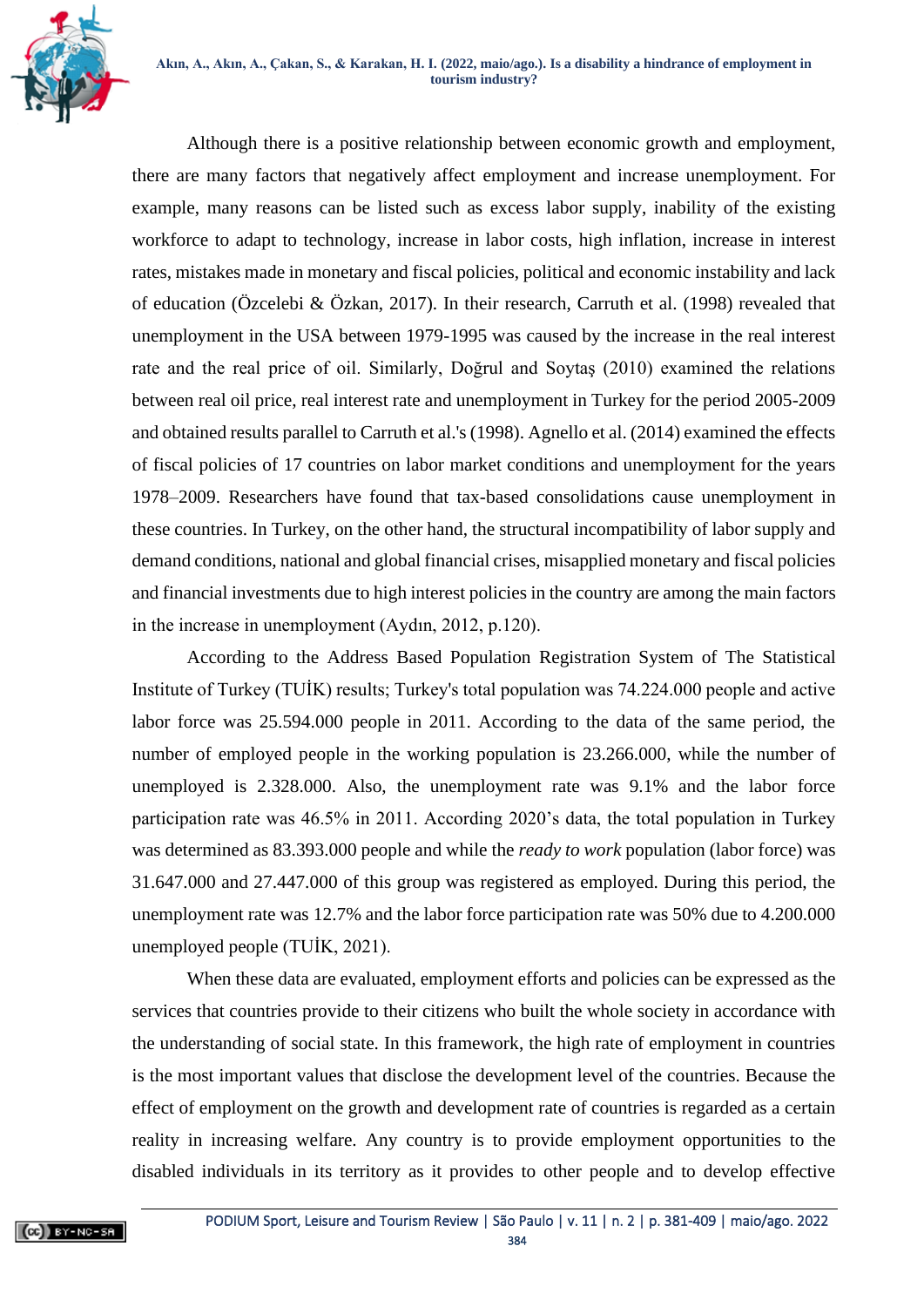

policies to protect the disabled workforce from unemployment. Although the employment of disabled people is an important fact that regardless of the development level, being able to employ disabled individuals in both public, private, and mixed institutions.

Studies focusing on disadvantaged groups within the hotel industry mostly discuss the needs and problems of guests with disabilities. However, there are limited research on the employment of disabled labor in the hotel industry and the problems arising from it. The main purpose of this study is to identify the problems arising from the employment of disabled individuals in the hotel industry and to evaluate the difficulties in their work areas from the perspective of their managers. A significant underutilized labor resource consists of people with disabilities. Employers often ignore this large workforce pool for different reasons. Therefore, this study will contribute to the literature examining the low employment rate of the disabled. In addition, this study is valuable because of the awareness perception aimed to be created for disadvantaged individuals. This study also draws attention to the effects of human resources managers on the development of various employment opportunities for the disabled workforce, especially in hotel businesses. However, this study can also help companies and government institutions to create strategies and policies to increase employment of people with disabilities.

# **Disabled individual employment and tourism industry**

Disability is a social phenomenon that defines a social problem regardless of the development levels of the world countries. This situation has continued since the creation of humanity because many different factors such as genetics, wars, occupational accidents, occupational diseases and health problems cause the number of disabled individuals to increase. Disability is used to express the limitations that occur because of the loss of mental or physical functions of the individual. It is generally defined as the limitations of individuals' abilities and powers. Also, for individual who has physical, mental, spiritual, and sensorial abilities is not seen equally in the community compared to other people and is affected by certain social and environmental conditions that prevent active participation in social life (Gazi & Çakı, 2019, p.411). A person with a disability defines the subject and is called a person who cannot be treated or corrected, but who can be rehabilitated (Şen, 2018, p.130-131).

Based on information obtained from the OECD, EU and Turkey can be stated that approximately 15% of the world population consists of people with disabilities. Therefore, there is approximately 1 billion disabled people in the world. The number of people with disabilities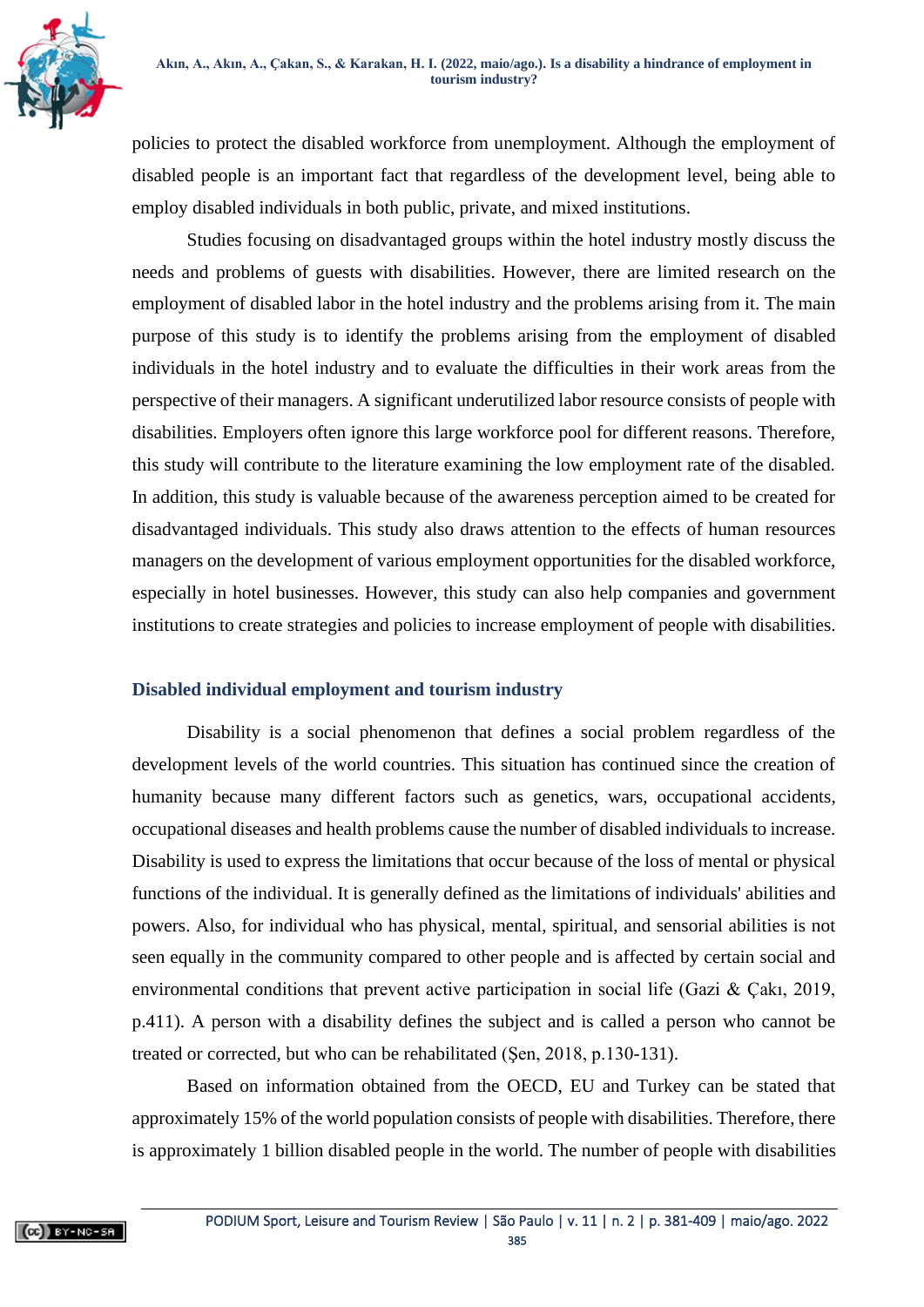in Turkey is 1.559.222 according to the national database. But it is about 9.000.000 according to unofficial figure is estimated (Eyder, 2021). According to the Population and Housing Survey conducted in 2011, the number of individuals who have at least one disablement been 4.876 million people over age three in Turkey. In addition, while the labor force participation rate of the population with at least one disability is 12.5% for women and 35.4% for men in the relevant year (Turkey Republic Ministry of Family, Labour and Social Services, 2020). It is necessary to consider the density in the number of people with disabilities in Turkey. However, if disabled individuals are provided with opportunities like those offered to healthy individuals, it is thought that disabled people will be as successful as healthy individuals in business life or even more. Therefore, creating employment opportunities for persons with disabilities or increasing existing opportunities is important within the scope of being a social state. However, the employment of people with disabilities in Turkey, is a social problem to be solved as well as all over the world. In Turkey, like world application, mandatory employment (quota) method is used and targeted, thus reducing the dependence of persons with disabilities, continue their socio-cultural life is provided (Hasırcıoğlu, 2006, p.16).

In this context, it is known that many laws have been enacted by the governments around the world in recent years regarding the employment of them. These laws encourage employers to employ people with disabilities. However, it is thought that the desired results are not acquired despite the laws. Because, within the scope of social prejudices, reasons such as the thought or concern that employers will not be able to get efficiency from disabled individuals in business life. The belief that disabled people will be fragile and vulnerable, the discomfort of imposing punishments on them that it will affect other employees negatively and disabled individuals will not work properly are an obstacle to their employment. In addition, perceptions of employers such as avoiding having human resources without added value and the need to keep them under constant observation during work can be listed as factors that make the employment of disabled people difficult (Coşkun et al. 2009). For this reason, it is very important for the state to provide the necessary legal regulations and sanctions about employment of disabled individuals. One of the most fundamental rights in the Turkish Constitution is the *right to work*. According to Constitution, the right to work is the right of every individual, whether disabled or not. For this reason, having a job, being successful in that job and thus maintaining a dignified life is the fundamental right of disabled people as well as all people. The employment of disabled individuals not only adds relevant individuals but also shapes the economic and social structure. In this context, it is a known that the consumption of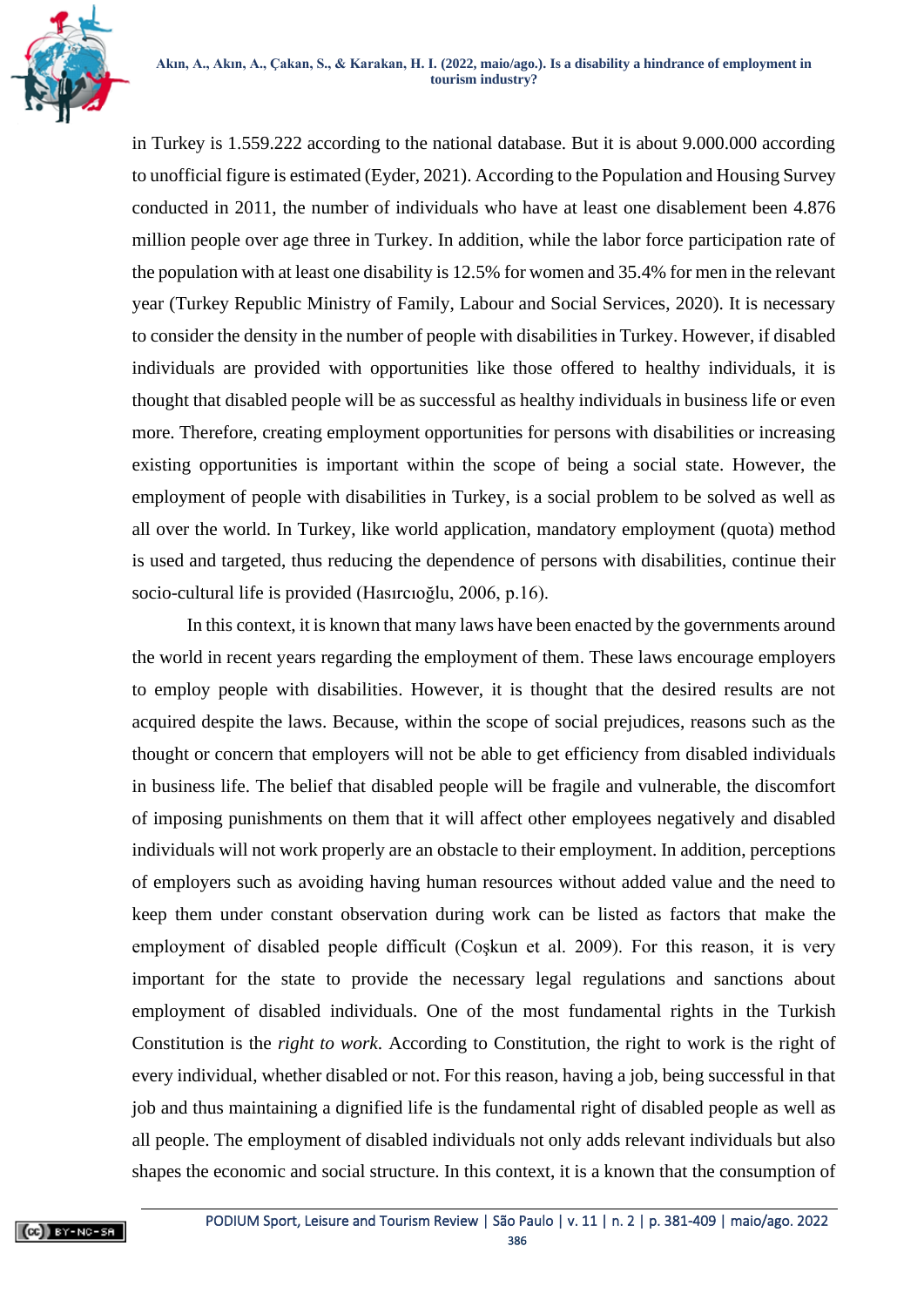

disabled individuals without producing negatively affects the balance between population and resources. It is a necessity for disabled individuals to participate in production to use resources efficiently and effectively (Özaydın & Ölmezoğlu İri, 2020). As a matter of fact, evaluating disabled individuals as producers in proportion to their power is important both economically and socially.

The quota system is the most widely used method in the employment of disabled individuals in the world. This system includes the obligation of workplaces to employ disabled individuals at a certain rate of the number of employees. This application was first used by Germany in 1919, Austria in 1920, Italy and Poland in 1921, France in 1923, and then the application spread to the world in general. Policies regarding the employment of persons with disabilities and the rules regarding the employment of them in Turkey are set out in Article 30 of the 4857 numbered Work Law. According to the law: "*Employers should employ 3% disabled individuals in private sector workplaces where they employ 50 or more workers. This ratio is 4% among public institutions. Employers are obliged to employ disabled individuals in jobs suitable for their profession, body and mental status.*" The employment rates of disabled individuals in private and public fields are regulated by law (Gazi & Cakı, 2019, p.412) in Turkey.

## **Table 1.**

| <b>Years</b>       | # of Application |               | <b>Employment</b> | <b>Registered</b><br><b>Disabled</b><br><b>Workforce</b> |         |  |
|--------------------|------------------|---------------|-------------------|----------------------------------------------------------|---------|--|
|                    |                  | <b>Public</b> | <b>Private</b>    | <b>Total</b>                                             |         |  |
| 2010               | 36.144           | 295           | 31.962            | 32.257                                                   | 76.449  |  |
| 2011               | 35.151           | 455           | 37.894            | 38.349                                                   | 95.976  |  |
| 2012               | 83.955           | 398           | 35.133            | 35.531                                                   | 126.615 |  |
| 2013               | 76.235           | 287           | 34.189            | 34.476                                                   | 131.806 |  |
| 2014               | 77.632           | 232           | 26.118            | 20.350                                                   | 123.930 |  |
| 2015               | 65.255           | 258           | 20.197            | 20.455                                                   | 125.999 |  |
| 2016               | 79.321           | 236           | 14.795            | 15.031                                                   | 98.962  |  |
| 2017               | 100.126          | 192           | 11.959            | 12.151                                                   | 92.766  |  |
| 2018               | 95.146           | 722           | 14.208            | 14.930                                                   | 112.346 |  |
| 2019               | 85.664           | 917           | 13.798            | 14.715                                                   | 126.670 |  |
| <b>2020 (Nov.)</b> |                  | 1.121         | 15.039            | 16.160                                                   | 104.513 |  |

# *Employment Performance Data Between 2010-2020*

**Source:** İŞKUR (2021).

According to the table, it is seen that the highest employment was realized with 38.349 labor in 2011 and the least employment was realized with 12.151 labor in 2017. When a general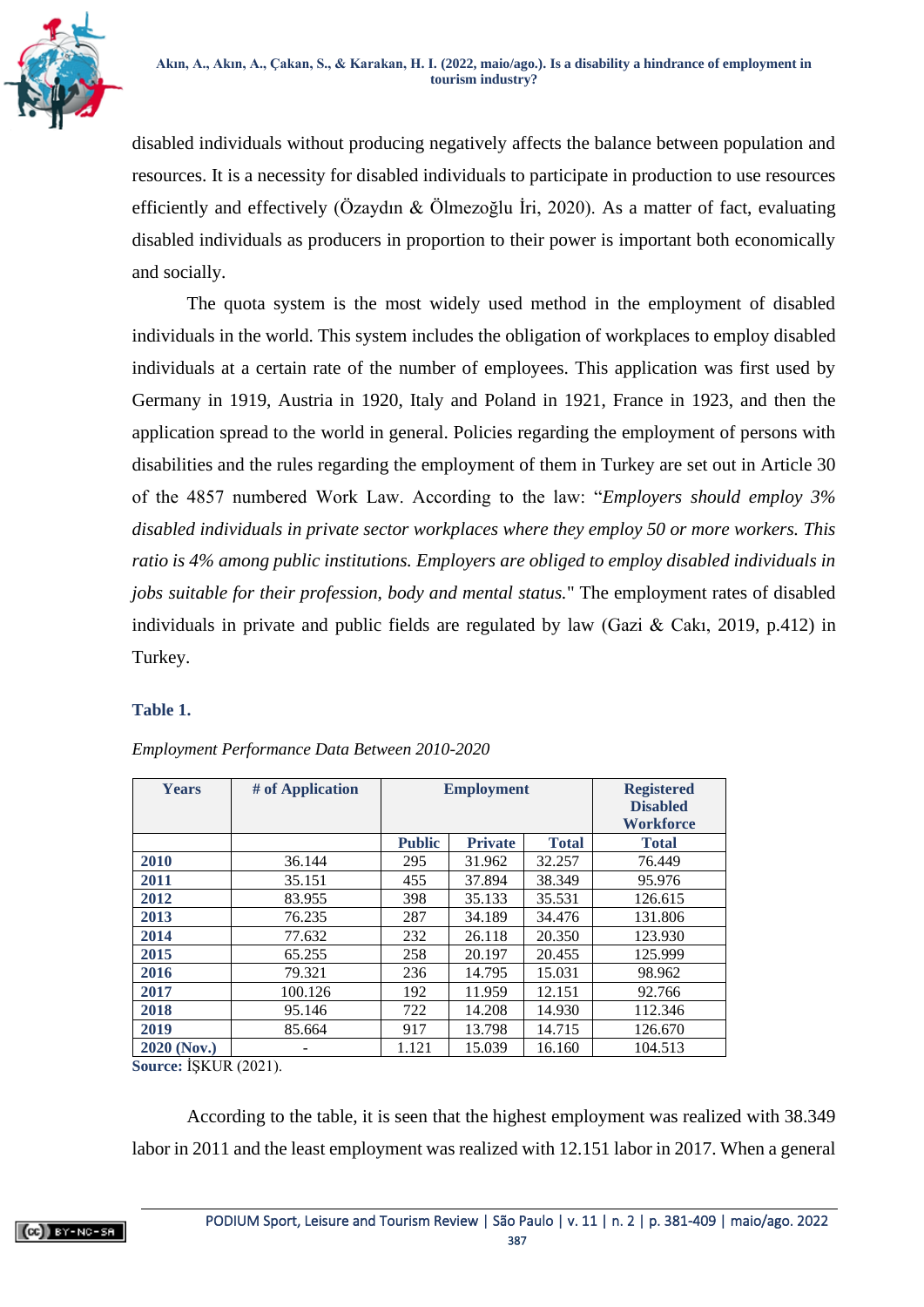

evaluation is made by years, it is obvious that there is a decreasing trend in the employment of persons with disabilities. In addition, it is noteworthy that the people employed in the public sector are less than the private sector.

The tourism industry, which is included in the service sector, is labor-intensive and at the same time has a mixed structure in terms of workforce, is an important source of employment. For this reason, the tourism industry is an important source of employment for people with disabilities in both the world and Turkey. However, tourism investors or tourism industry managers think that the employment of disabled people will add a cost to the business. And the perception that there may be negativities due to the employment of disabled individuals, both from other employees and from guests, can make the employment of disabled individuals difficult. Nevertheless, "Disability in the Workplace: Company Practices" study conducted in 2010 is contributed to the entry of disabled people into the labor market with Accor Hotels Group. In Turkey, where a variety of chain hotels also perform studies on the employment of disabled people and these works are known to contribute to the disabled individuals in the labor market (Kaya, 2017). Even a variety of legal work related to the employment of persons with disabilities, the desired positive results cannot be reached because of the obstacles mentioned above both in the world and in Turkey.

According to 2011 data in Turkey in the tourism industry (accommodation, food and beverage services, airlines, travel agents, tour operators, sports, entertainment, and recreation centers, etc.) the number of registered employees is 1.410.000. This number reached 1.260.000 people in 2019. At the end of 2020, it decreased by 11.7% and realized as 1.119.000. In 2020, 663.325 tourism personnel are employed in food and beverage services, 320.103 in accommodation businesses, 55.871 in sports, entertainment and recreational businesses, 51.645 in travel agency and tour operator services, and 29.050 in airline companies. While employment in the Turkish tourism industry was 8.78% in overall employment in 2019, the same rate was determined as 7.47% in 2020 (Tourism Data Bank, 2021). However, it is thought that both legal regulations and tourism investments do not reach a sufficient level in the employment of disabled individuals. For this reason, it is necessary to decide for disabled individuals to get benefit from their rights, to eliminate the deficiencies in this framework and to provide employment opportunities so that they are not considered as a human resource consuming without producing. In addition, the employment of disabled individuals in the agriculture, private, public and services industries is outside the law, in accordance with the ethics of social responsibility. It is argued that employment is a necessity for people with disabilities to be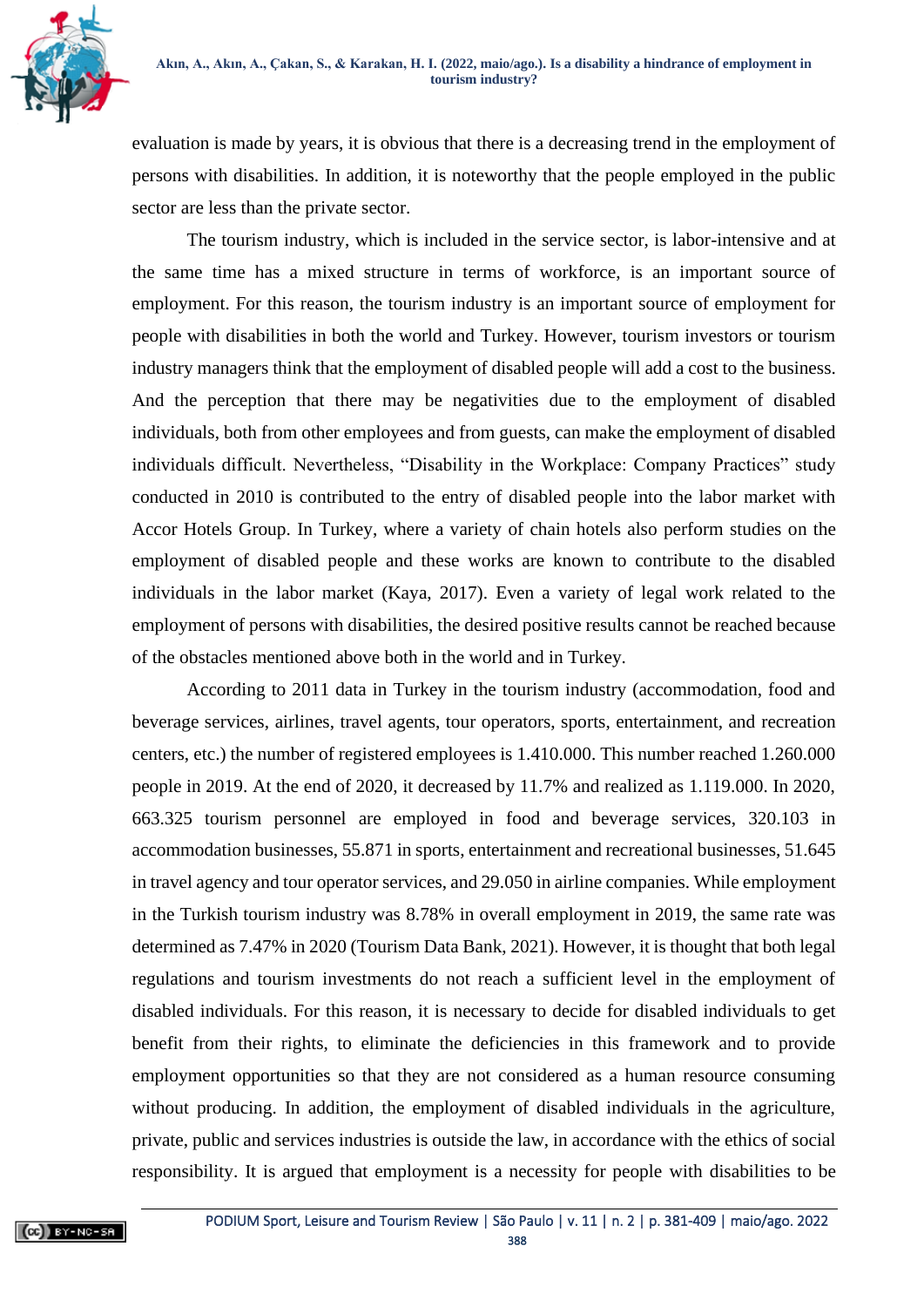

combined with the society without being excluded from the society by increasing the welfare of them with the idea that they include a place that cannot be underestimated.

## **Literature review**

The literature review reflects the limited number of academic studies on human resource practices research. A literature review was conducted that reveals the difficulties in employment of the disabled, especially in the tourism sector. It includes the practices, concerns, and problems faced by human resources managers in the recruitment of disabled individuals in the hotel industry. In this context, national and international literature has been systematically scanned through web of science and google scholar. As a result of the literature review, it has been determined that there are a limited number of national and international studies.

Dalagan et al. (2020) conducted a study to demonstrate that disabled individuals, especially individuals with down syndrome, can be employed in food and beverage businesses in line with their disabilities and abilities. Thirty-one units operating in Turkey "Down Cafe" constitute the universe of the study. Twenty-eight "Down Cafes" within the scope of volunteering are the sample of the research. In this study, the data were obtained with the help of a scale that was compiled by making phone calls with businesses that are difficult to reach face to face. In the analysis of the data obtained, the findings, from quantitative research methods; the frequency was reached using the percentage method and the research was concluded. It has been determined that companies with effective systems should be determined for mentally disabled individuals with limited manual skills and within this framework, theoretical and practical training can be provided to individuals with down syndrome to be employed. In addition, it was emphasized that the coordinating role of local governments in both investments and trainings would be effective in the employment of disabled individuals. It has been determined that in general, severe and moderate disabled people are not employed, but mildly disabled individuals are employed. Similarly, a study was conducted by Kaya (2017) to determine the characteristics, working conditions, problems and difficulties of disabled individuals employed in hotels. The data were obtained by conducting a questionnaire with forty-six disabled individuals employed in the 5-star hotels of Antalya. It has been determined that problems related to business life are perceived more intensely in individuals over the age of thirty-six and whose disability rate is over 50%. It has been revealed that individuals with a high rate of disability face more problems before and after work to gain a working opportunity.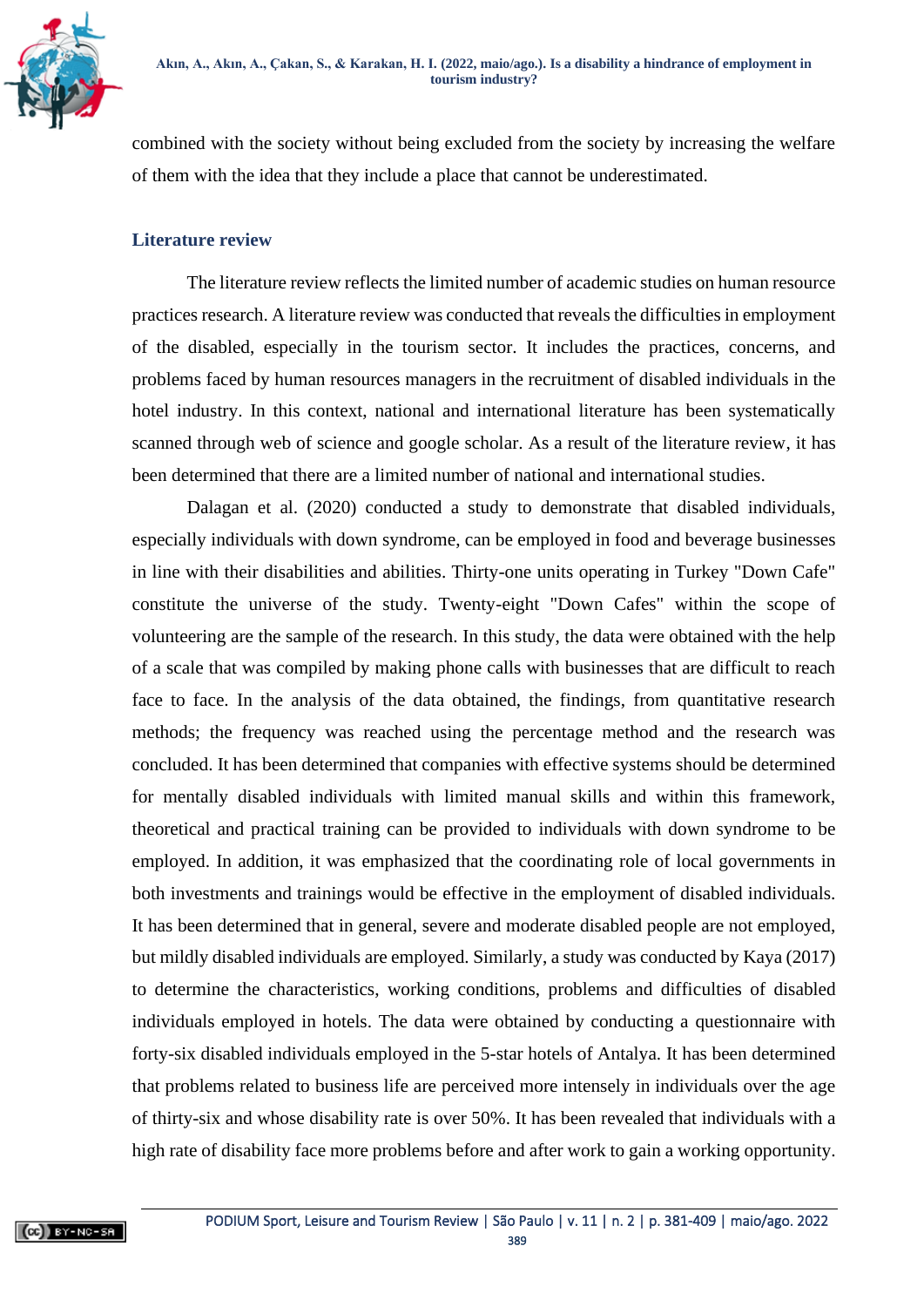

Bonaccio et al. (2020) aimed to identify the concerns of 11 different employers about disabled employees in their study. In the study, it was concluded that the concerns of employers do not arise from stereotypes, but from realities based on reasons. It has been determined that managers have concerns about performance, organizational adaptation, attitude and behavior differences, accommodation costs, difficulties in the recruitment and selection process, dismissal and job security. In the study conducted by Lengnick-Hall et al. (2008), it was determined that most of the employers were not proactive about hiring disabled people and had stereotypical beliefs. Aracı & Koçak (2014) similarly conducted a study that reveals the perceptions of human resources managers of 5-star hotel businesses regarding the employment of disadvantaged individuals. It has been determined that the participants have a positive attitude towards the employment of disadvantaged individuals. In addition, the participants, who stated that the tourism sector is an important source of employment, argued that the employment of disadvantaged individuals, especially those with disabilities, should be based on volunteering rather than an obligation. However, it was concluded that the most important obstacle in front of disadvantaged individuals' access to employment is the perception of employer. Jasper & Waldhart (2013) aimed to identify situations that worry accommodation employers who are considering hiring disabled people. In this study, it has been determined that there are concerns about the skills of the employees and workplace arrangements, but these concerns can be alleviated with the financial incentives to be applied for the employment of the disabled. It has been determined that employers' concerns about hiring disabled people vary according to the size of the business, so employers that employ more workers are likely to employ more disabled people. Houtenville & Kalargyroua (2011) also reached similar results. According to this, small hospitality companies are less likely to hire disabled workers than larger companies due to a lack of financial resources and lack of appropriate information. Even though all firms share similar concerns, companies of different sizes use different employment strategies for people with disabilities. It has been determined that small companies prefer flexible working programs, employer tax incentives, mentorship, and disability awareness training.

Kalargyroua (2014) examined disability employment initiatives in high sales volume sectors such as hospitality and retail as a strategy to gain competitive advantage. According to the research, it has been determined that the disabled workforce provides a low level of benefit to the business in terms of earnings, but they are highly valuable in terms of loyalty, reliability and productivity. Paez & Arendt (2014) found that hotel and restaurant managers in the United

[PODIUM Sport, Leisure and Tourism Review |](https://periodicos.uninove.br/index.php?journal=podium&page=index) São Paulo | v. 11 | n. 2 | p. 381-409 | maio/ago. 2022 390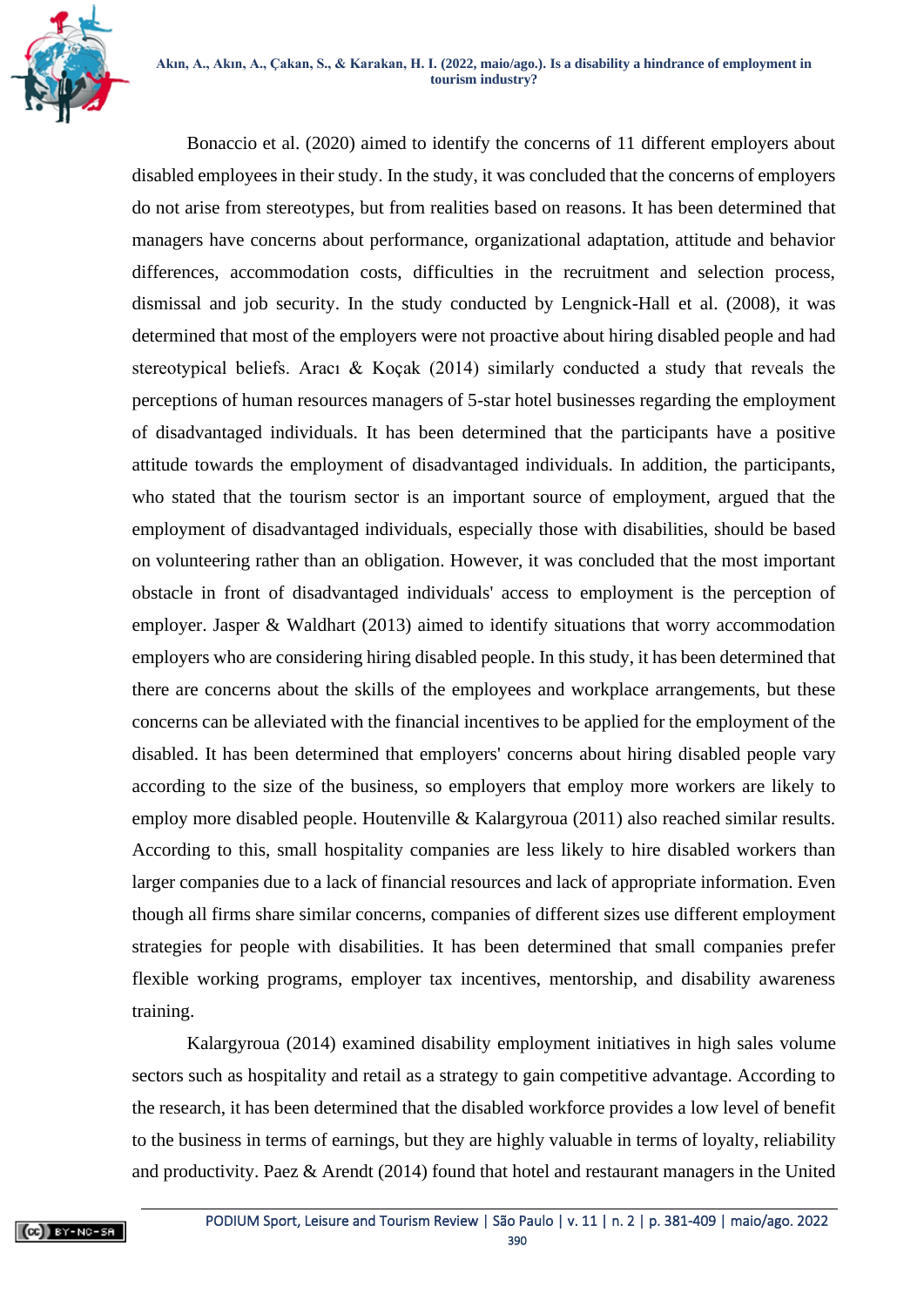

States see the inadequacy of the disabled workforce in terms of communication, social and technical skills as a major problem.

Vornholt et al. (2018) concluded in their study that employers should determine the factors that prevent interaction between disabled people, make job analysis for disabled people to work and simplify jobs by separating them. On the other hand, Donnelly & Joseph (2012) aimed to identify solutions to the problems of disabled employment in hotel businesses. According to this, it was determined that the awareness and understanding of human resources specialists on this issue should be increased. In addition, it was argued that organizations working for the employment of disabled people should provide training for disabled individuals. It has been concluded that scenarios should be created for situations such as education and accommodation, and current approaches should be reviewed to solve basic problems.

As a result of the literature review, various studies conducted by Gröschl on the employment of the disabled have been reached. Gröschl (2005) tried to identify the factors that hinder the employment of the disabled by interviewing the human resources managers of the hotels operating in Toronto. His study revealed that managers agree that it is a good practice to hire people with disabilities, but there are many obstacles to increasing employment of people with disabilities. Some of these obstacles are the lack of communication among the employees, the lack of awareness of the effectiveness of the disabled in the business, and the local employment agencies not working in coordination with the hotel enterprises in the employment of the disabled. Gröschl (2007) aimed to identify human resources policies and practices that affect their integration into hotels in Canada. According to this study, it has been determined that the legal regulations and HR practices regarding the employment of the disabled in hotels are very limited. In addition, it has been determined that hotel managers' preferences and traditional understandings in terms of aesthetics and self-presentation skills are an obstacle to their recruitment. Gröschl (2012) conducted a case study at the German Embrace Hotel, where more than 60% of its employees are disabled, to test the validity of negative judgments on this issue. Thus, it has been determined that the physical characteristics of the disabled do not adversely affect the guests' experiences. In addition, they can be integrated into the workplace, but for this, there should be an open and tolerant institutional climate in the business, and disabled employees should be included in the managerial processes.

Kalargyroua  $\&$  Volis (2014) conducted a study to identify the benefits and challenges of employing disabled people in accommodation and other different sectors. According to this,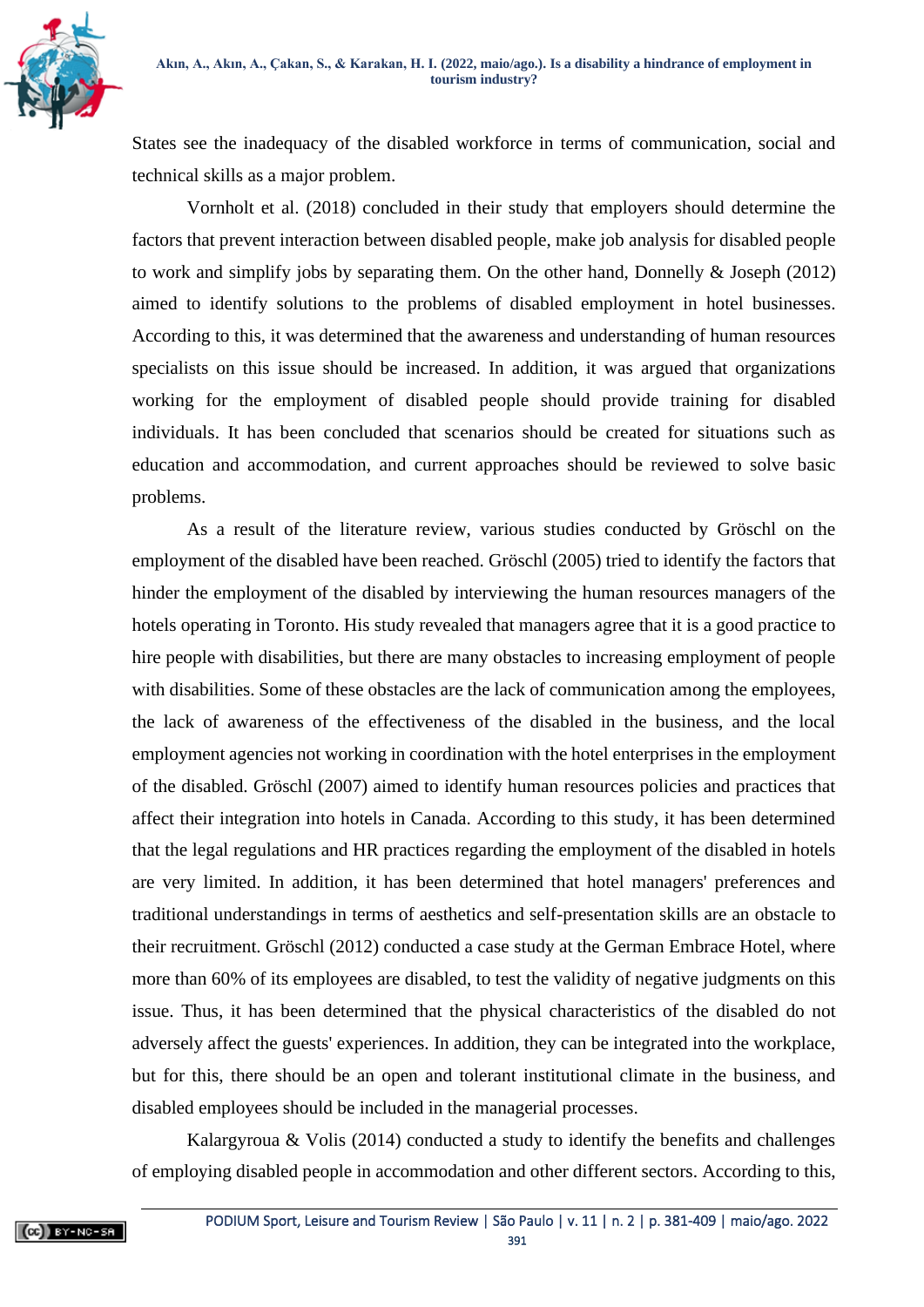

it has been determined that integrating disabled people into the workforce increases job performance and job success. Hospitality industry evaluate the difficulties encountered in the employment of disabled people in different ways. However, established human resources systems alleviate these difficulties. It has also been shown that businesses do not express these difficulties much as they fear from the society. However, Luu (2019) revealed that the benevolent leadership behavior of managers towards disabled employees has positive effects on their job satisfaction and emotional team commitment.

# **Methodology**

Interview technique, one of the qualitative research methods, was used in this study. Interview technique is one of the most available research techniques in social sciences and especially in sociology. The main purpose of using this method is that the subject under investigation has a multidisciplinary scope that includes both tourism science and sociology. In addition, this method offers the opportunity to examine events and facts in depth. In other words, it is the opportunity to explore different points in the research process and analyze the research in more detail in flexibility (Baltacı, 2019, p.370-371).

In this study, phenomenology was used among the research designs. Phenomenology is used in different ways in various branches of science such as architecture, philosophy, archeology, physics and psychology. The concept of phenomenology is to express the phenomena that can be observed in science in general. In phenomenological research, first a phenomenon is determined. It can be an object or any event. Then, it is tried to understand the experiences of individuals who have experienced the phenomenon about what and how they tried. In fact, it is difficult to conduct phenomenological studies, but unique information can be obtained in this way (Cope, 2003, p.11). One of the methods used in phenomenological research is to identify and list important expressions. In this way, unnecessary expressions are eliminated and only the expressions that are thought to be relevant to the research question are used. Another method is to classify expressions as clustering under themes (Güler et al., 2013, p.248- 249).

# *The purpose and importance of the research*

One of the most fundamental problems of countries is the employment of disabled people. As a matter of fact, even though the countries carried out various studies for the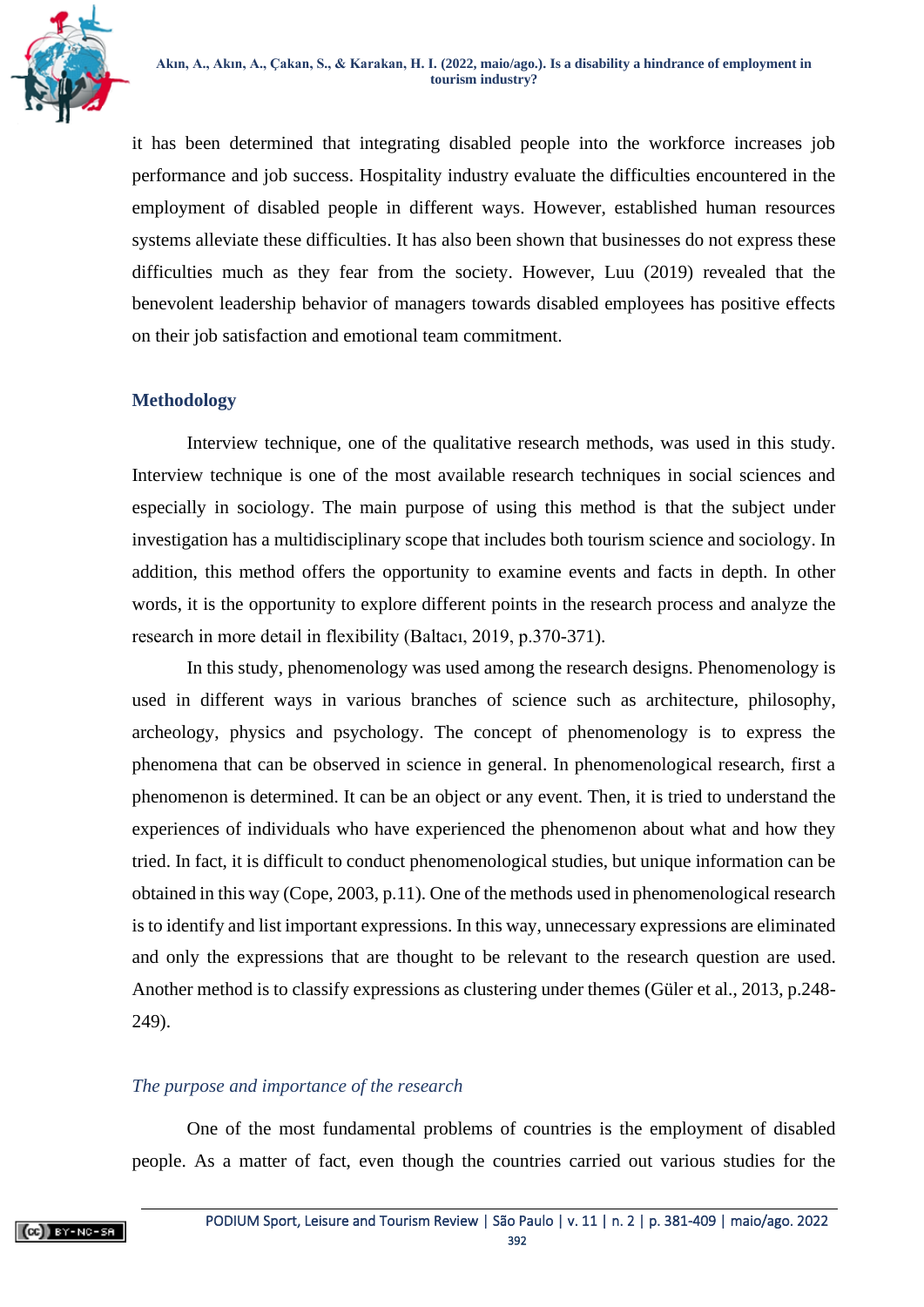

employment of disabled people, it is thought that the practices are insufficient. Therefore, it is aimed that to identify the origin of the problems of people with disabilities and the difficulties that disabled individuals face while performing their jobs from the perspective of managers in star hotels operating in Turkey. In addition, it is targeted to bring various suggestions to increase the employment of disabled people.

According to the findings from the literature review, it is remarkable that there are few academic studies on the employment of disabled individuals in the world. Therefore, making suggestions for the employment of the disabled workforce and the solution of various problems related to these individuals makes this study important. Within the scope of the stated purpose and importance, the following questions were sought in the study. The research question was determined as "What are the problems arising from the employment of the disabled in the hotel sector". In this context, the following semi-structured questions were asked to the participants.

- What is the main purpose in employing people with disabilities?
- How many disabled people have been employed in your company and from which disability status, and what is the disability rate of these individuals?
- What is the age range, average age, gender, and education level of employed persons with disabilities?
- In which departments did you employ disabled people? Did these employees experience adaptation problems? Also, what are your countermeasures in case of such problems?
- Are there any problems and difficulties arising from the employed persons with disabilities?
- What are the attitudes and behaviors of your guests and other employees towards employed persons with disabilities?
- What resources are used for the employment of disabled personnel? (Employment agency, resume pool, websites bringing workers and employers together, other)
- Do you receive support / assistance from the state, municipality, chamber of commerce or other relevant institutions for the employment of people with disabilities? What kind of support do you receive from these institutions?

# *Research universe and sample*

This research, which deals with the problems experienced by the managers in the employment of the disabled, was carried out in the case of Turkey. In order for the research to be inclusive, two 4 or 5 star corporate hotels were selected from seven regions of Turkey. These hotels were chosen to collect data because they cover all regions of the country and the hotels are institutional. In other words, the homogeneous distribution of the hotels in the country, their high representation ability and their institutional nature can be expressed as the reasons for choosing them.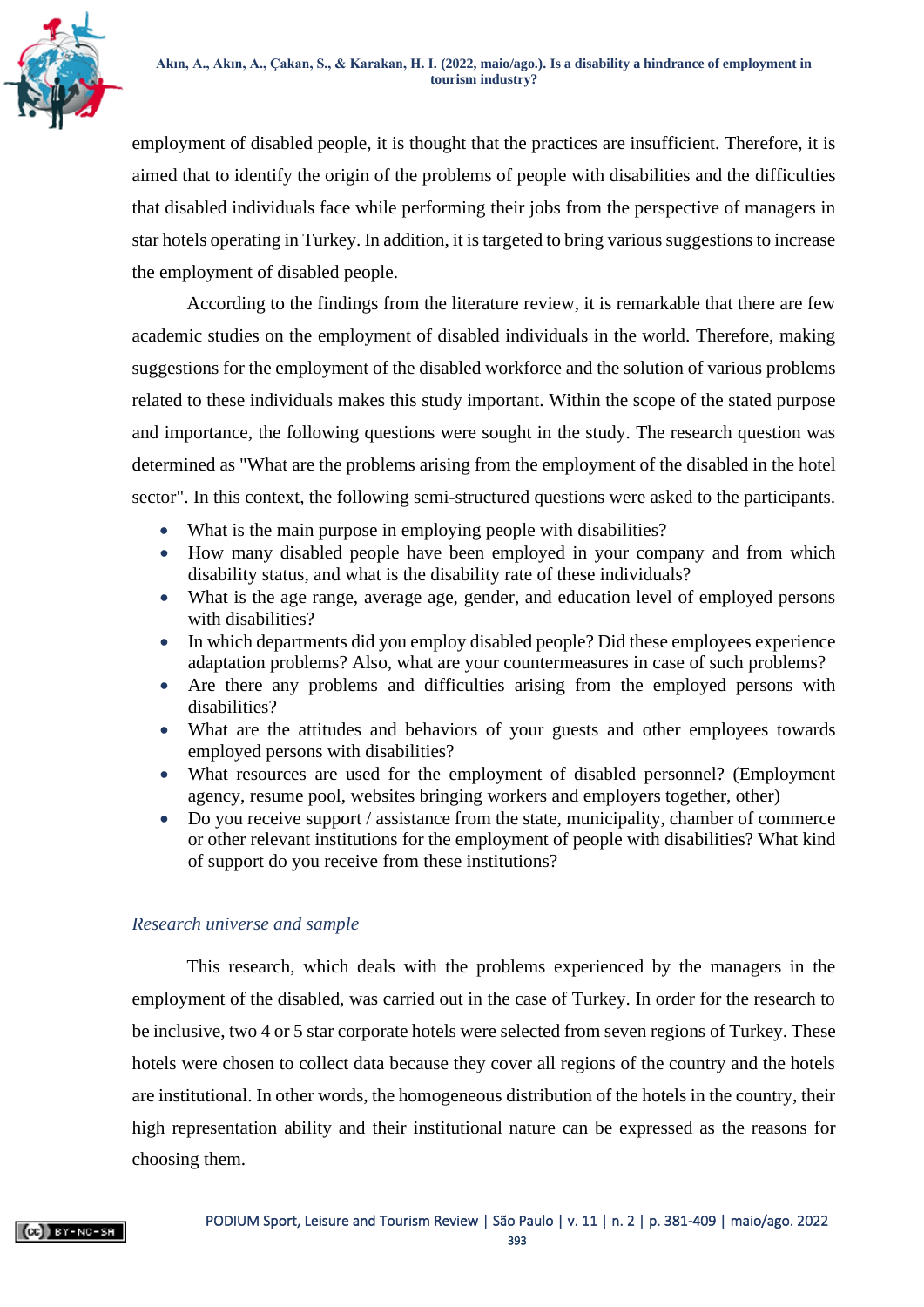

The universe of the search is constituted from human resources manager and assistant managers of the four- or five-stars hotel in Turkey. As of the end of March 2020, 833 hotels in Turkey have "4-star business certificate" and 172 of them also have investment certificates. Likewise, there are 678 5-star hotels. Among these hotels, 129 of them have investment certificates (Republic of Turkey Ministry of Culture and Tourism, 2021).

Within the scope of the research, easy sampling method was preferred due to the *purposeful sampling method* because it brings speed and practicality to the process. Purposeful sampling method is a sampling method based on in-depth investigation of situations that are thought to have prosperous information (Yildirum  $\&$  Simsek, 2016). Based on this, in-depth information was obtained by making face-to-face and telephone interviews with the human resources managers of 14 hotels that employed disabled individuals.

# *Data collection and analysis technique used in the search*

In the study, a *semi-structured question form* was used for data collection. That form prepared by the researchers consists of 6 demographic and 8 open-ended questions. Open-ended questions are listed according to their content from general to specific. In qualitative research, the fact that a study has been examined by experts from various angles increases the validity and reliability of the study (Merriam, 2009; Yıldırım & Şimşek, 2016). For this reason, while creating the semi-structured question form, the opinions of two academicians, two sector representatives and a psychologist were taken. The interview form was finalized after the approval of the relevant persons and was used as a data collection tool. Interview technique, one of the qualitative approaches, was used as the data collection method in the study. The purpose of using the interview technique is to enter the inwardness of the participant, to approach the events from his axis and to increase the validity of the research (Karataş, 2015, p. 71). In qualitative research, it is important to specify the participants and the data collectionanalysis process in detail and to present direct quotations regarding the data in increasing the validity of the research (Yıldırım & Şimşek, 2016). In this context, by paying attention to explaining the participants and the data collection-analysis process in detail, direct quotations were included. Face-to-face interviews were held with the human resources managers of the hotels that are not difficult to reach. Telephone interviews were made with managers who are difficult to reach and have time constraints. Some managers were reached via the internet (email). The data were obtained between January  $5<sup>th</sup>$  to March 10<sup>th</sup> in 2021. Percentage frequency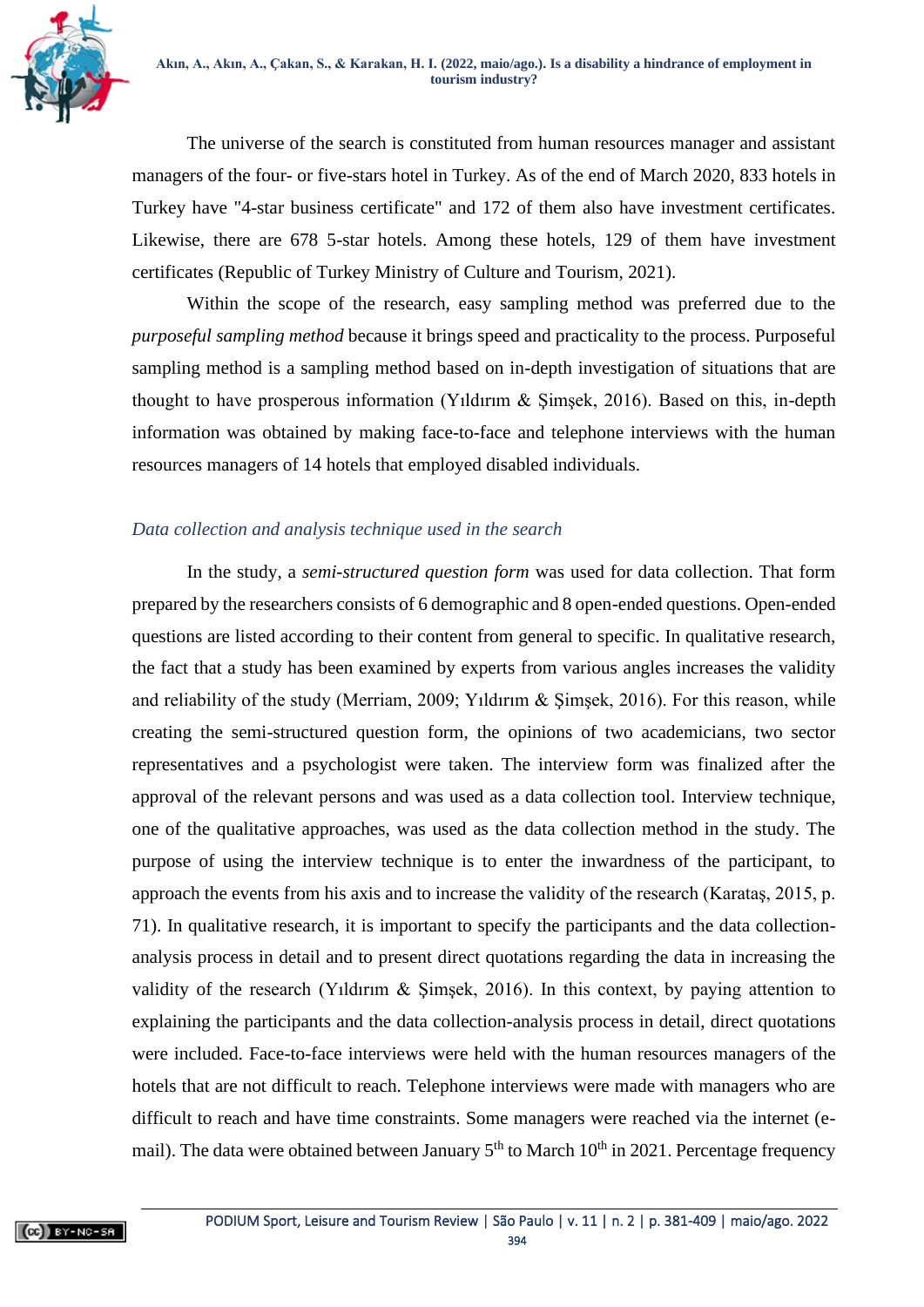

analysis was applied to the demographic questions according to the data obtained from the participants. In this context, qualitative analysis was made within the scope of phenomenology pattern with open-ended questions created according to the purpose of the study. The data obtained were presented descriptively by using the phenomenology method and content analysis was applied to determine the phenomenological codes. The phenomenology method was introduced by Husserl and later developed by Heidegger, Sartre, and Merleau-Pont. It is widely used in the fields of health and social sciences. Phenomenology describes the common meaning of a few people's realized experiences with a phenomenon or concept. In addition, the concept of phenomenology aims to increase personal experiences of a phenomenon to a universal explanation (Creswell & Poth, 2017).

With this research, the experiences of the human resources managers of the hotels were considered as phenomena and it was aimed to explain these phenomena through the commonality of their different experiences within the framework of the research objectives. Within the scope of content analysis, various themes are given in a table, considering their frequency levels. A two-dimensional evaluation was made, and the findings were evaluated not only according to the frequency level of the themes (how many participants stated), but also according to the priority of the participants to indicate themes in their answers.

# **Findings**

In this section, demographic information is given primarily for hotels and managers interviewed in these institutions. The content analysis on the questions on the employment of disabled individuals and the opinions of the managers were given later.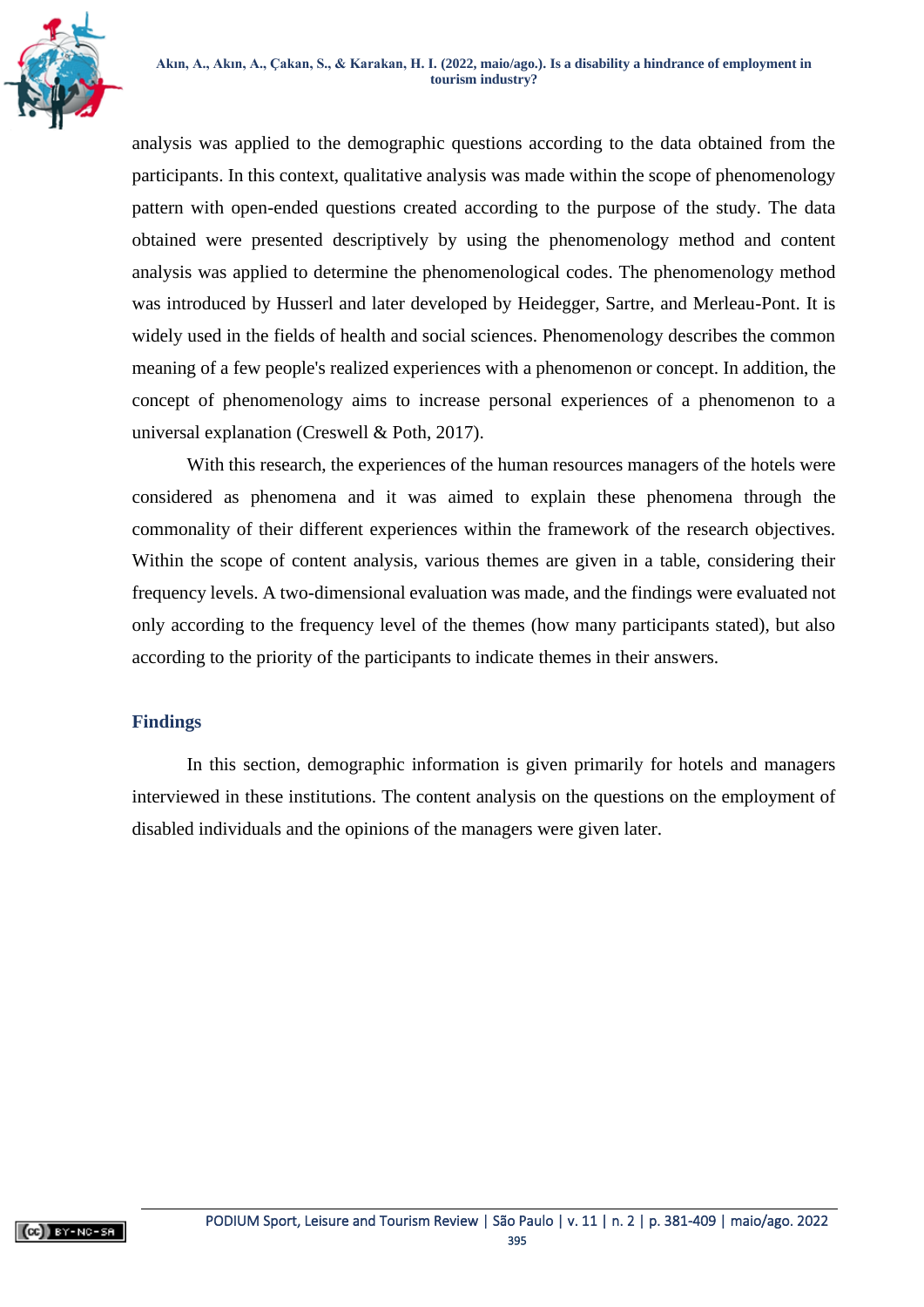

#### **Table 2.**

#### *Demographic Data*

|                |              | <b>HOTELS</b>   |                    | <b>MANAGERS</b>         |                  |               |  |  |  |  |  |
|----------------|--------------|-----------------|--------------------|-------------------------|------------------|---------------|--|--|--|--|--|
|                | <b>STARS</b> | <b>CAPACITY</b> | <b>DESTINATION</b> | <b>POSITION</b>         | <b>EDUCATION</b> | <b>GENDER</b> |  |  |  |  |  |
| <b>Hotel 1</b> | *****        | 100-150         | Antalya            | <b>HRD</b> Manager      | Graduate         | Man           |  |  |  |  |  |
| Hotel 2        | ****         | 100-150         | Antalva            | <b>HRD</b> Manager      | Graduate         | Woman         |  |  |  |  |  |
| Hotel 3        | ****         | 80-100          | İstanbul           | HRD Manager Ass.        | Graduate         | Man           |  |  |  |  |  |
| Hotel 4        | *****        | 100-150         | Gaziantep          | <b>HRD</b> Manager      | Doctorate        | Man           |  |  |  |  |  |
| Hotel 5        | *****        | 110-130         | İstanbul           | <b>HRD</b> Manager Ass. | Graduate         | Woman         |  |  |  |  |  |
| Hotel 6        | *****        | 110-130         | Gaziantep          | <b>HRD</b> Manager      | Postgraduate     | Man           |  |  |  |  |  |
| Hotel 7        | *****        | 120-130         | Ankara             | <b>HRD</b> Manager      | Postgraduate     | Man           |  |  |  |  |  |
| Hotel 8        | ****         | 80-90           | Van                | <b>HRD</b> Manager      | Graduate         | Man           |  |  |  |  |  |
| Hotel 9        | ****         | 120-130         | Izmir              | <b>HRD</b> Manager      | Graduate         | Woman         |  |  |  |  |  |
| Hotel 10       | ****         | 70-80           | Ankara             | <b>HRD</b> Manager      | Graduate         | Woman         |  |  |  |  |  |
| Hotel 11       | *****        | 90-100          | Izmir              | <b>HRD</b> Manager      | Graduate         | Woman         |  |  |  |  |  |
| Hotel 12       | *****        | 100             | Samsun             | <b>HRD</b> Manager Ass. | Graduate         | Woman         |  |  |  |  |  |
| Hotel 13       | ****         | 80              | Samsun             | <b>HRD</b> Manager      | Graduate         | Man           |  |  |  |  |  |
| Hotel 14       | *****        | 100             | Van                | HRD Manager Ass.        | Graduate         |               |  |  |  |  |  |

**Source:** It was created by the authors.

Table 2 contains the demographic data of the hotels and managers included in the study. During the research, 14 authorized personnel from 14 hotels were interviewed. Selected hotels encompass the biggest cities of the seven different geographical regions of Turkey. Two different hotels have been chosen, one of which is 4 and the other is 5 star from each region. In this context, hotels in Istanbul from the Marmara Region, İzmir from the Aegean Region, Antalya from the Mediterranean Region, Samsun from the Black Sea Region, Ankara from the Central Anatolia Region, Gaziantep from the Southeastern Anatolia Region and Van from the Eastern Anatolia Region were included in the study.

Since the research was conducted on disabled employees, the interviews were conducted with human resources managers or their assistants, who are thought to have the most knowledge of disabled personnel. In line with the findings obtained, 4 of the interviewees are assistant managers and 10 are managers. It has been determined that one of the personnel is a doctoral graduate, 2 of them have a postgraduate degree, and 11 of them are university graduate degrees. Seven of them are women and the other seven are men. When the employment capacities of the companies are examined, it is determined that they vary between 80 - 150 personnel.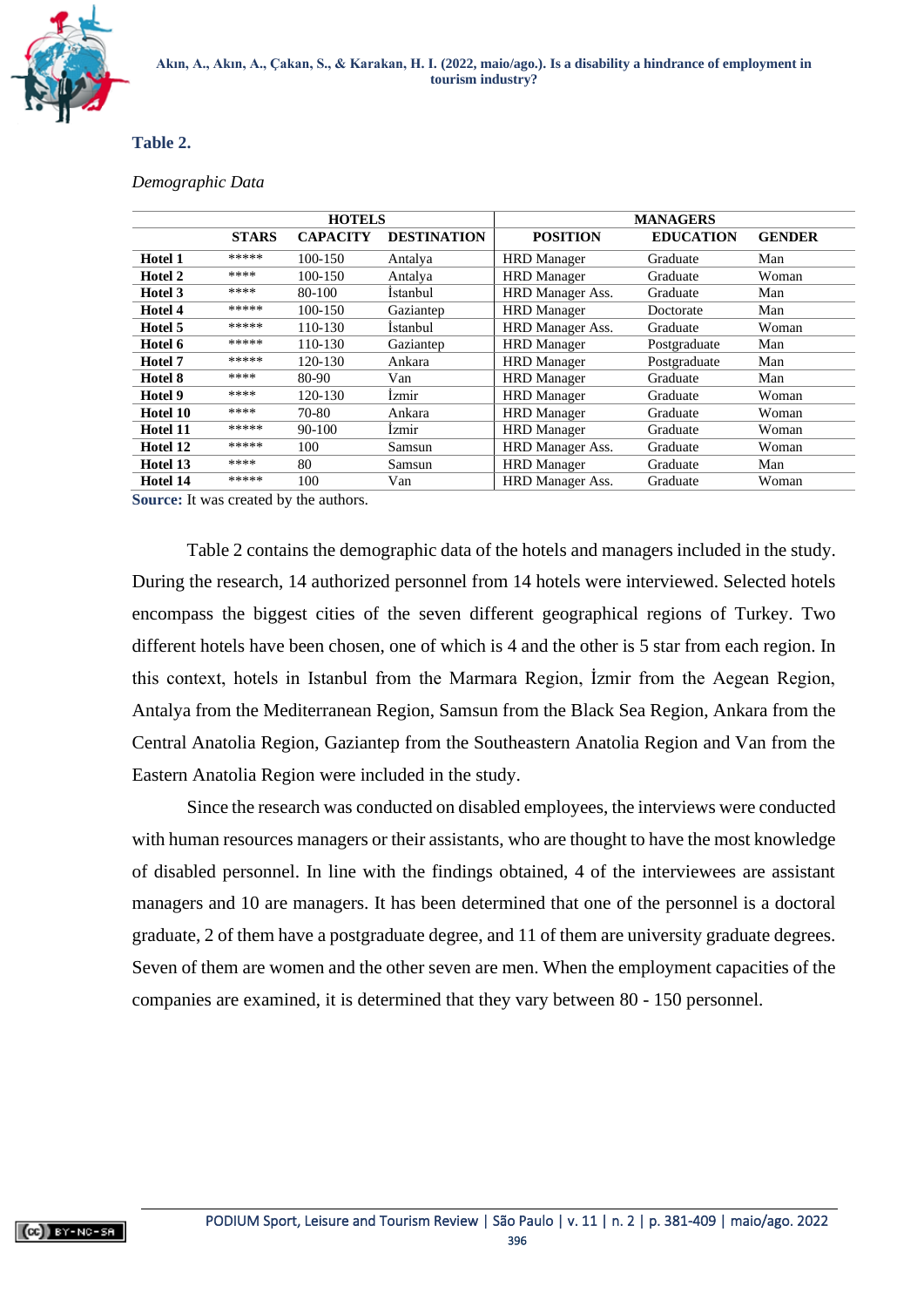

### **Table 3.**

| <b>HOTELS</b>       | <b>EMPLOYMENT PURPOSE (IN ORDER OF PRIORITY)</b> |                                                  |                      |  |  |  |  |  |  |  |  |  |
|---------------------|--------------------------------------------------|--------------------------------------------------|----------------------|--|--|--|--|--|--|--|--|--|
|                     | <b>LEGAL OBLIGATION</b>                          | <b>SOCIAL</b>                                    | <b>REINTEGRATION</b> |  |  |  |  |  |  |  |  |  |
|                     |                                                  | <b>RESPONSIBILITY</b>                            |                      |  |  |  |  |  |  |  |  |  |
| Hotel 1             | $\ast$                                           | $**$                                             | ***                  |  |  |  |  |  |  |  |  |  |
| Hotel 2             |                                                  |                                                  | *                    |  |  |  |  |  |  |  |  |  |
| Hotel 3             | $\ast$                                           |                                                  |                      |  |  |  |  |  |  |  |  |  |
| Hotel 4             | $\ast$                                           |                                                  | $***$                |  |  |  |  |  |  |  |  |  |
| Hotel 5             | *                                                |                                                  |                      |  |  |  |  |  |  |  |  |  |
| Hotel 6             | *                                                | **                                               |                      |  |  |  |  |  |  |  |  |  |
| Hotel 7             | $\ast$                                           | $***$                                            |                      |  |  |  |  |  |  |  |  |  |
| Hotel 8             | *                                                | *                                                |                      |  |  |  |  |  |  |  |  |  |
| Hotel 9             | $**$                                             | *                                                |                      |  |  |  |  |  |  |  |  |  |
| Hotel 10            |                                                  | *                                                |                      |  |  |  |  |  |  |  |  |  |
| Hotel 11            |                                                  | *                                                |                      |  |  |  |  |  |  |  |  |  |
| Hotel 12            | $\ast$                                           |                                                  |                      |  |  |  |  |  |  |  |  |  |
| Hotel 13            | *                                                |                                                  | **                   |  |  |  |  |  |  |  |  |  |
| Hotel 14            | *                                                | $***$                                            |                      |  |  |  |  |  |  |  |  |  |
|                     |                                                  | <b>EMPLOYMENT PURPOSE (IN ORDER OF PRIORITY)</b> |                      |  |  |  |  |  |  |  |  |  |
| <b>PRIORITY OF</b>  | <b>LEGAL OBLIGATION</b>                          | <b>SOCIAL</b>                                    | <b>REINTEGRATION</b> |  |  |  |  |  |  |  |  |  |
| <b>ANSWERS</b>      |                                                  | <b>RESPONSIBILITY</b>                            |                      |  |  |  |  |  |  |  |  |  |
| <b>1st Priority</b> | 10                                               | 4                                                | 1                    |  |  |  |  |  |  |  |  |  |
| 2nd Priority        | 1                                                | 4                                                | $\overline{c}$       |  |  |  |  |  |  |  |  |  |
| 3rd Priority        | $\Omega$                                         | $\mathbf{0}$                                     | 3                    |  |  |  |  |  |  |  |  |  |
| <b>TOTAL</b>        | 11                                               | 8                                                | 6                    |  |  |  |  |  |  |  |  |  |

### *Main Reasons of Employment of Disabled Individuals (In Order of Priority)*

**Source:** It was created by the authors.

Table 3 gives information about the reasons for hotel managers to employ disabled people. The responses given by the managers were subjected to frequency analysis. In addition, these answers were recorded in order of priority and the degree of importance was also tried to be determined. The responses of the managers are gathered under three different themes as "legal obligation", "social responsibility" and "reintegration". In this context, the first answers that come to the minds of the managers are shown with 1 star  $(*)$ , the second answers with 2 stars (\*\*) and the third answers with 3 stars (\*\*\*). Accordingly, it was revealed that the most important reason for managers to employ disabled people is "legal obligation" ( $N = 11$ ). Among the managers who see legal obligation as the most important reason for the employment of disabled people, 10 participants stated this answer as the primary priority and 1 participant as the secondary priority. Another important factor among the reasons for the employment of disabled employees is the sense of "social responsibility" ( $N = 8$ ). Among the managers, 4 participants stated the theme of social responsibility as the priority answer, and 4 participants as the secondary priority answer. Another answer given by managers for the employment of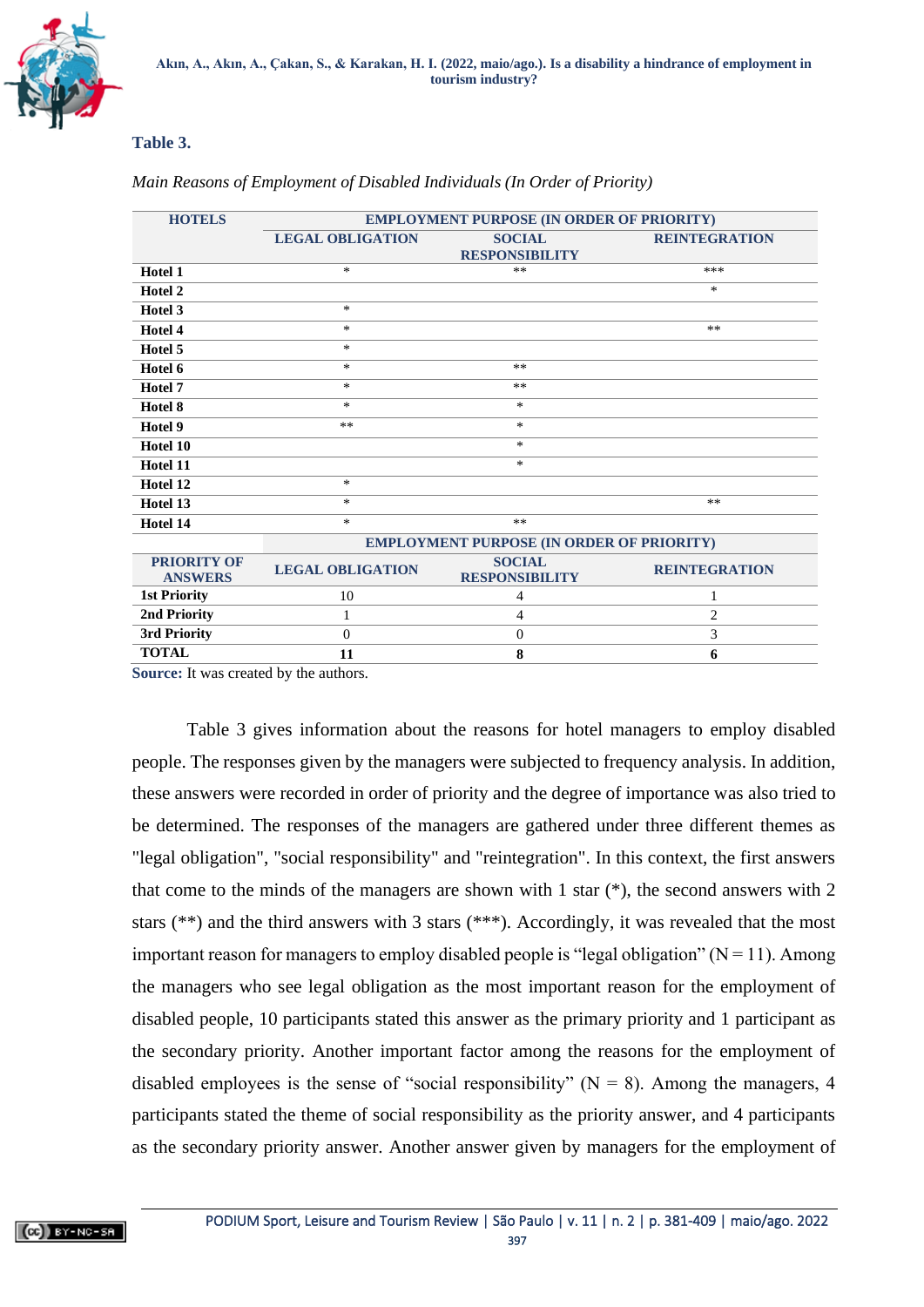

disabled individuals is "reintegration" ( $N = 6$ ). According to the findings, 1 manager stated as priority opinion, 2 managers as secondary priority opinion and 3 managers as the third priority answer that the "reintegration" factor was effective in terms of the employment of individuals with disabilities.

## **Table 4.**

*Information For Disabled Employee*

|                                                                                                                                                                                                                                                                                                                                                                                                                              |                           |                                  | <b>DISABILITY</b><br><b>STATUS</b> |                |                |                   |                         | <b>DISABILITY RATE</b> | OF EMPLOYEES   | AVERAGE AGE OF<br><b>EMPLOYEES</b><br><b>DISABLED</b> |                                      |                 | <b>SEXUALITY OF</b><br><b>EMPLOYEES</b><br><b>DISABLED</b> |                | EDUCATIONAL<br><b>DISABLED</b><br>LEVEL OF |  |                         | <b>EMPLOYMENT</b><br>SOURCE |             |                   | <b>DEPARTMANT</b><br><b>EMPLOYED</b> |                |           |                       |                     |
|------------------------------------------------------------------------------------------------------------------------------------------------------------------------------------------------------------------------------------------------------------------------------------------------------------------------------------------------------------------------------------------------------------------------------|---------------------------|----------------------------------|------------------------------------|----------------|----------------|-------------------|-------------------------|------------------------|----------------|-------------------------------------------------------|--------------------------------------|-----------------|------------------------------------------------------------|----------------|--------------------------------------------|--|-------------------------|-----------------------------|-------------|-------------------|--------------------------------------|----------------|-----------|-----------------------|---------------------|
| <b>HOTELS</b>                                                                                                                                                                                                                                                                                                                                                                                                                | NUMBER OF TOTAL EMPLOYEES | STATUS OF KEEPING THE NUMBER LAW | NUMBER OF DISABLED EMPLOYEES       | PHYSICAL       | AUDITORY       | VISUALLY IMPAIRED | <b>AUTISM</b>           | EPILEPSY               | 30%            | 40%                                                   | MINIMIN                              | MAXIMUM         | MAN                                                        | <b>WOMAN</b>   | UNDERGRADUATE                              |  | <b>GRADUATE</b>         | <b>LABOR EXCHANGE</b>       | INTERNET    | <b>REFERENCES</b> | ACCOUNTING                           | INFORMATION    | CASH DESK | RESERVATION           | <b>HOUSEKEEPING</b> |
| 분                                                                                                                                                                                                                                                                                                                                                                                                                            | 50                        | $\sqrt{}$                        | 3                                  | 3              |                |                   |                         |                        |                | 3                                                     | $\overline{c}$                       | 30              | $\mathbf 1$                                                | $\overline{2}$ | 3                                          |  |                         | $\overline{\mathbf{3}}$     |             |                   | 3                                    |                |           |                       |                     |
| 엎                                                                                                                                                                                                                                                                                                                                                                                                                            | 50                        | $\sqrt{}$                        | $\overline{2}$                     | $\mathbf{1}$   | $\mathbf 1$    |                   |                         |                        | $\mathbf 1$    | $\mathbf{1}$                                          | 20                                   | 33              | $\mathbf 1$                                                | $\mathbf 1$    | 1                                          |  | $\mathbf 1$             | $\mathbf 1$                 | $\mathbf 1$ |                   | $\mathbf 1$                          |                |           |                       | $\mathbf 1$         |
| 먚                                                                                                                                                                                                                                                                                                                                                                                                                            | 50 <sub>5</sub>           | $\sqrt{}$                        | $\overline{2}$                     | $\mathbf 1$    | $\mathbf 1$    |                   |                         |                        |                | $\overline{2}$                                        | $\frac{8}{18}$                       | $\overline{30}$ | $\mathbf 1$                                                | $\mathbf 1$    | $\mathbf 1$                                |  | $\mathbf 1$             | $\mathbf{1}$                | $\mathbf 1$ |                   | $\mathbf 1$                          |                |           |                       | $\mathbf{1}$        |
| 4                                                                                                                                                                                                                                                                                                                                                                                                                            | 50 <sub>5</sub>           | $\sqrt{}$                        | $\overline{2}$                     | $\overline{2}$ |                |                   |                         |                        |                | $\overline{2}$                                        | 20                                   | 25              | $\mathbf 1$                                                | $\mathbf 1$    | $\overline{2}$                             |  |                         | $\mathbf 1$                 | 1           |                   |                                      |                | 1         | $\mathbf 1$           |                     |
| 뚶                                                                                                                                                                                                                                                                                                                                                                                                                            | 50 <sub>2</sub>           | $\sqrt{}$                        | 3                                  | $\overline{2}$ | $\mathbf 1$    |                   |                         |                        | 3              |                                                       | $\frac{8}{2}$                        | 50              | 3                                                          |                | 3                                          |  |                         | $\mathbf 1$                 | $\mathbf 1$ | $\mathbf 1$       | $\overline{2}$                       |                |           |                       | $\mathbf 1$         |
| ٩Ŧ                                                                                                                                                                                                                                                                                                                                                                                                                           | 50 <sub>2</sub>           | $\sqrt{}$                        | 4                                  | $\overline{2}$ |                |                   | $\mathbf{1}$            | $\mathbf 1$            |                | $\overline{4}$                                        | $\overline{c}$                       | 25              | $\overline{2}$                                             | $\overline{2}$ | 4                                          |  |                         | $\overline{2}$              | $\mathbf 1$ | $\mathbf 1$       | $\mathbf 1$                          |                |           |                       | 3                   |
| E                                                                                                                                                                                                                                                                                                                                                                                                                            | 50 <sub>5</sub>           | $\sqrt{}$                        | $\overline{2}$                     | $\overline{2}$ |                |                   |                         |                        |                | $\overline{2}$                                        | 20                                   | 27              | $\mathbf 1$                                                | $\mathbf 1$    | $\overline{2}$                             |  |                         | $\mathbf 1$                 |             | 1                 | $\mathbf 1$                          |                |           |                       | $\mathbf 1$         |
| 윞                                                                                                                                                                                                                                                                                                                                                                                                                            | 50 <sub>2</sub>           | $\sqrt{}$                        | 4                                  |                | $\overline{2}$ |                   | $\overline{2}$          |                        | $\overline{2}$ | $\overline{2}$                                        | $\frac{8}{18}$                       | $\overline{30}$ | $\overline{2}$                                             | $\overline{2}$ | $\overline{4}$                             |  |                         | $\overline{2}$              | $\mathbf 1$ | $\mathbf 1$       | $\overline{2}$                       | $\overline{2}$ |           |                       |                     |
| 운                                                                                                                                                                                                                                                                                                                                                                                                                            | >50                       | $\sqrt{}$                        | $\mathbf 1$                        | $\mathbf{1}$   |                |                   |                         |                        | $\mathbf 1$    |                                                       | 20                                   | 50              |                                                            | $\mathbf 1$    | $\mathbf 1$                                |  |                         |                             |             | $\mathbf 1$       |                                      |                |           |                       | $\mathbf 1$         |
| 9H                                                                                                                                                                                                                                                                                                                                                                                                                           | 50                        | $\sqrt{}$                        | 3                                  | 3              |                |                   |                         |                        |                | 3                                                     | 20                                   | $\overline{a}$  | $\overline{2}$                                             | $\mathbf 1$    | 3                                          |  |                         | 3                           |             |                   | 3                                    |                |           |                       |                     |
| $\frac{1}{2}$                                                                                                                                                                                                                                                                                                                                                                                                                | 50                        | $\sqrt{}$                        | $\overline{2}$                     | $\mathbf 2$    |                |                   |                         |                        |                | $\overline{2}$                                        | 20                                   | 25              | $\mathbf{1}$                                               | $\mathbf 1$    | $\overline{2}$                             |  |                         | $\mathbf 1$                 | $\mathbf 1$ |                   | $\mathbf 1$                          | $\mathbf{1}$   |           |                       |                     |
| 12                                                                                                                                                                                                                                                                                                                                                                                                                           | 50                        | $\sqrt{}$                        | $\overline{2}$                     | $\overline{2}$ |                |                   |                         |                        |                | $\overline{2}$                                        | $\overline{c}$                       | 25              | 1                                                          | $\mathbf 1$    | $\overline{2}$                             |  |                         | $\mathbf{1}$                |             | $\mathbf 1$       | $\mathbf 1$                          | $\mathbf{1}$   |           |                       |                     |
| Н3                                                                                                                                                                                                                                                                                                                                                                                                                           | 50                        | $\sqrt{}$                        | $\overline{2}$                     | $\overline{2}$ |                |                   |                         |                        | $\overline{2}$ |                                                       | 20                                   | 26              | $\mathbf{1}$                                               | $\mathbf 1$    | $\overline{2}$                             |  |                         | $\mathbf 1$                 |             | $\mathbf 1$       | $\overline{2}$                       |                |           |                       |                     |
| $\frac{4}{11}$                                                                                                                                                                                                                                                                                                                                                                                                               | 50 <sub>2</sub>           | $\sqrt{}$                        | $\mathbf{1}$                       |                |                | $\mathbf{1}$      |                         |                        |                |                                                       | $\overline{c}$                       | 29              |                                                            | $\mathbf 1$    | $\mathbf 1$                                |  |                         | $\mathbf 1$                 |             |                   |                                      |                |           |                       | $\mathbf 1$         |
| $\begin{array}{c c c c} \n\hline\n\end{array}$ $\begin{array}{c c c} \n\hline\n\end{array}$ $\begin{array}{c c c} \n\hline\n\end{array}$ $\begin{array}{c c} \n\hline\n\end{array}$ $\begin{array}{c c} \n\hline\n\end{array}$ $\begin{array}{c c} \n\hline\n\end{array}$ $\begin{array}{c} \n\hline\n\end{array}$ $\begin{array}{c} \n\hline\n\end{array}$ $\begin{array}{c} \n\hline\n\end{array}$ $\begin{array}{c} \n\h$ |                           |                                  | 33                                 | $\overline{3}$ | 5              | ī                 | $\overline{\mathbf{c}}$ | Ξ                      | e              | $\overline{23}$                                       | $\overline{a}$<br><b>AVERA</b><br>GE | 29              | $\overline{u}$                                             | $\overline{a}$ | ਸ਼                                         |  | $\overline{\mathbf{r}}$ | $\overline{a}$              | r           | $\overline{ }$    | $\overline{\mathbf{a}}$              | 4              | ⊣         | $\blacktriangleright$ | $\overline{g}$      |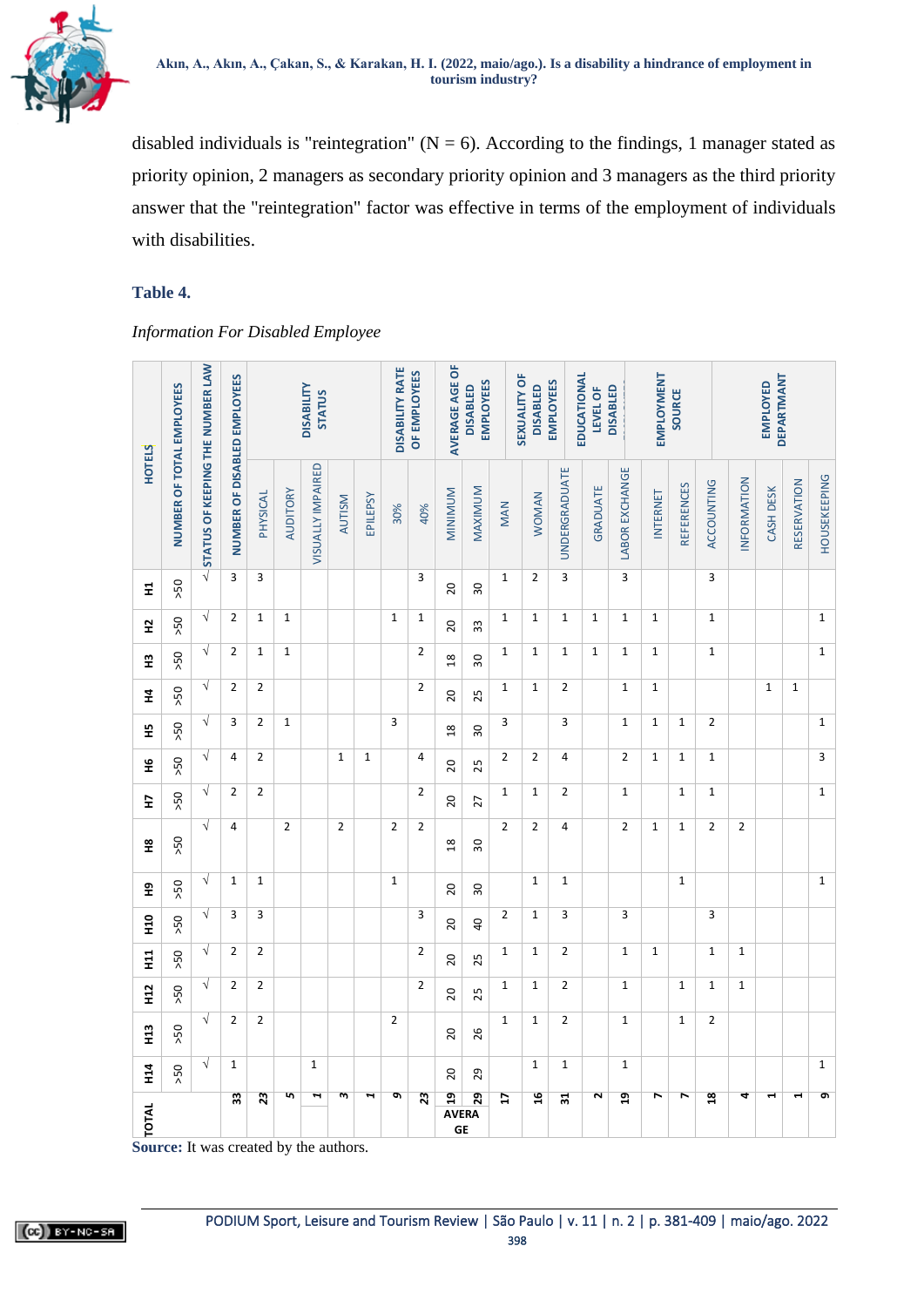

When Table 4 is examined, it is seen that 12 of 14 hotels employ 50 or more employees. Therefore, it has been determined that 12 hotels act in accordance with the legislation in the employment of disabled workforce. The other 2 hotels are exempt from the law on the employment of the disabled, as they employ less than 50 employees. However, although these hotels are exempted from the law, it has been determined that they employ the disabled workforce at a minimum level. In other words, it is seen that all hotels comply with the disability employment rule (disabled employee >5% \* number of employee).

Table 4 contains information about the disability status, disability rates, age ranges, genders, educational status of the disabled employees employed in hotel industry, the sources they are employed and the departments they work in. When the data are analyzed, it is seen that a total of 33 disabled individuals are employed in 14 hotels. In this context, it has been determined that each hotel employs a minimum of 1 and a maximum of 4 disabled individuals. It was found that 23 of the disabled employees were physically disabled, 5 had hearing loss, 3 had autism, 1 had epilepsy and 1 had visual impairment. Considering the findings, it is seen that in general 71% of the disabled individuals employed are physically disabled. Therefore, it can be said that disabled people, who are a handicap group in employment, are also divided into handicap groups within their own borders.

In another category in the table, the age ranges of the disabled are given. The age ranges of disabled individuals vary between 18 and 40. Looking at the general average, the youngest disabled individuals' average is 19.5, and the average age of the oldest disabled individuals is 29. Considering the disability status of the disabled employees, the number of employees with 40% disability status is 23 and 30% disability status is 9. As it can be understood from the table, it has been determined that the hotels employ individuals whose disability status is the most suitable for doing job, young people with low disability rates. However, this situation can be interpreted as individuals with disabilities also suffer injustice within themselves.

When the disabled employees are examined in terms of their gender, it is revealed that the number of disabled employees is very close to each other (Male 17, Female 16). Considering the educational status of the disabled employees, only two of the thirty-three disabled employees have a bachelor's degree, and the others have a lower education level. This result can be interpreted as the disabled individuals do not have equal opportunity in education as in employment. When looking at the sources from which disabled employees are employed; According to the responses of the managers, 19 of the 33 disabled individuals were recruited from the Employment Agency, 7 of them were recruited by reference and 7 of them were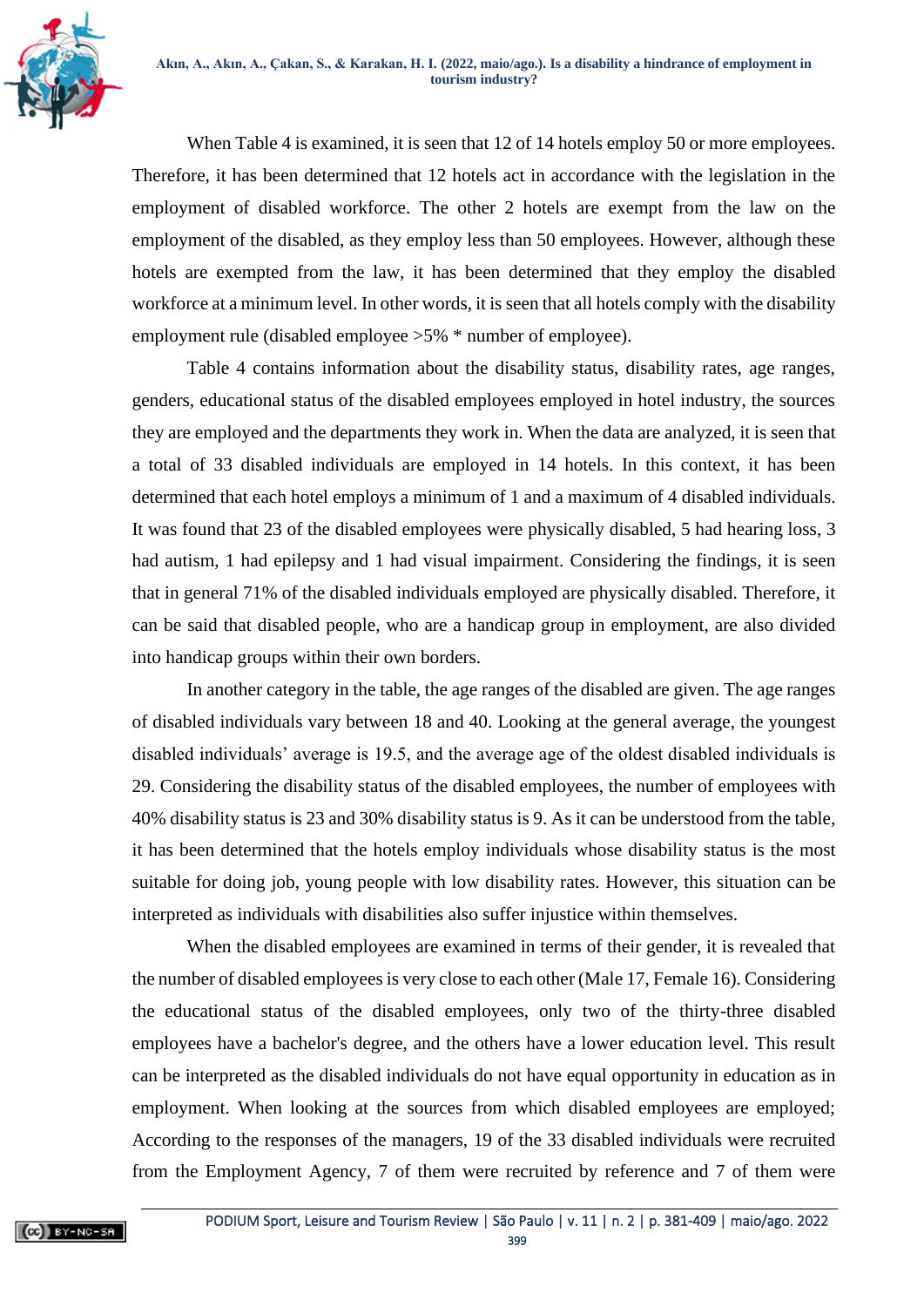

recruited via the internet. In this context, it has been determined that the employment of disabled individuals is usually done through the State channel.

When the department where disabled people are employed are examined, it has been determined that 18 out of 33 disabled individuals are employed in the accounting department, while other disabled individuals are employed in departments such as housekeeping  $(N = 9)$ , counseling (N = 4), reservation (N = 1) and cash register (N = 1). According to the data obtained, it has been observed that disabled employees are employed in jobs that require more restricted movement and attention rather than speed and are generally called desk work.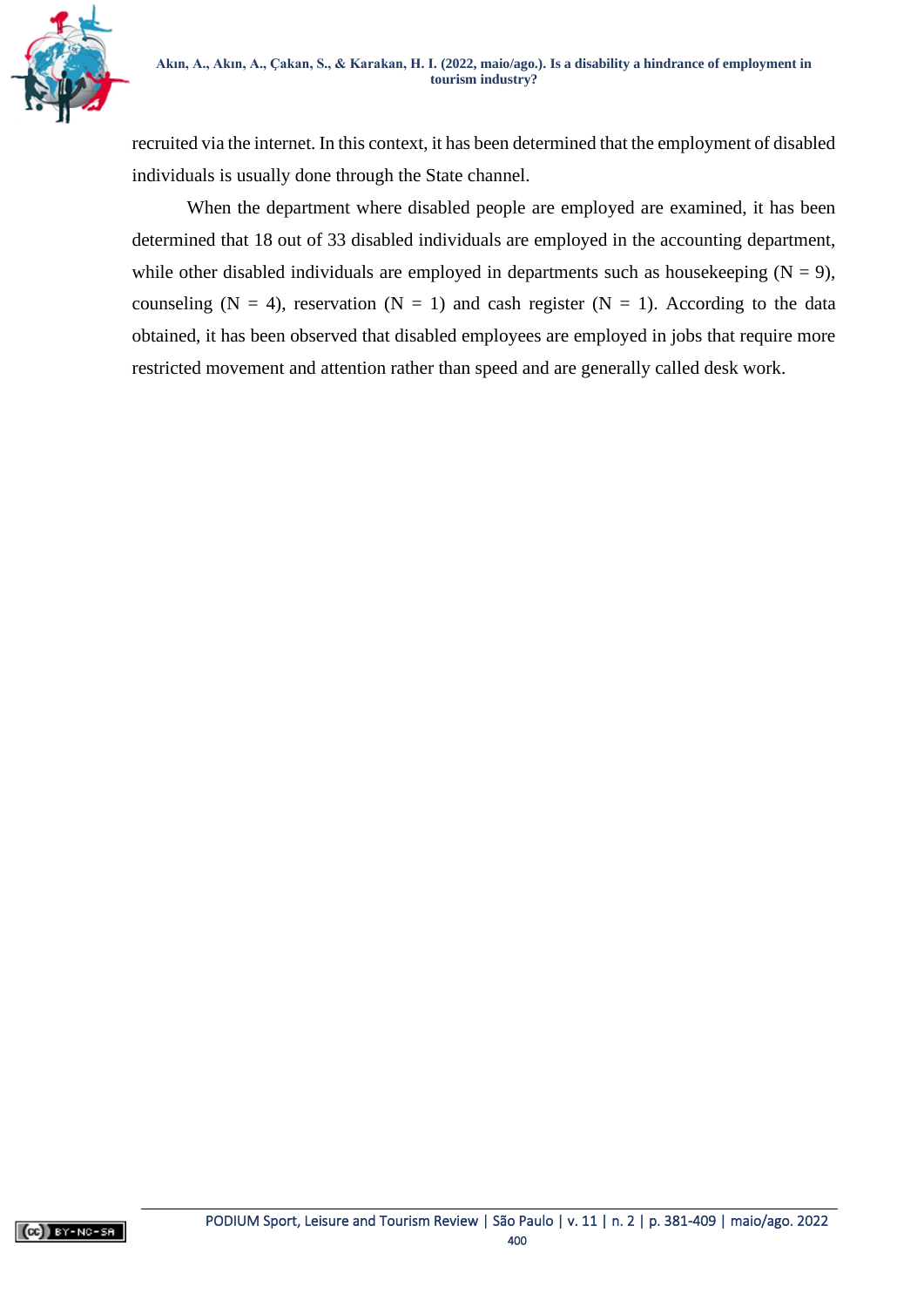

## **Table 5.**

| Problems Arising From Disabled Employment & Solution Recommendations<br>PROBLEMS ARISING FROM DISABLED<br><b>SOLUTION RECOMMENDATIONS FOR</b> |                                           |                                     |                     |                                |                   |                         |                                          |                         |                 |                                    |                                 |  |  |
|-----------------------------------------------------------------------------------------------------------------------------------------------|-------------------------------------------|-------------------------------------|---------------------|--------------------------------|-------------------|-------------------------|------------------------------------------|-------------------------|-----------------|------------------------------------|---------------------------------|--|--|
|                                                                                                                                               |                                           |                                     |                     | <b>EMPLOYMENT</b>              |                   |                         |                                          |                         | <b>PROBLEMS</b> |                                    |                                 |  |  |
| <b>HOTELS</b>                                                                                                                                 |                                           |                                     |                     |                                |                   |                         |                                          |                         |                 |                                    |                                 |  |  |
|                                                                                                                                               | <b>SLOWING THE WORK</b>                   | LOW MOTIVATION<br>AND ADAPTATION    | <b>INDISCIPLINE</b> | POOR QUALITY<br><b>SERVICE</b> | EMPLOYEE CONFLICT | INEFFICIENCY            | INSERVICE TRAINING                       | ORIENTATION             | ROTATION        | <b>PSYCHOLOGICAL</b><br>COUNSELING | ACCURATE JOB<br><b>ANALYSIS</b> |  |  |
| Hotel 1                                                                                                                                       | $\ast$                                    | $**$                                |                     |                                |                   |                         | $\ast$                                   |                         | $**$            |                                    |                                 |  |  |
| Hotel 2                                                                                                                                       | $\ast$                                    |                                     |                     |                                |                   |                         |                                          |                         |                 |                                    |                                 |  |  |
| Hotel 3                                                                                                                                       |                                           |                                     | $\ast$              |                                |                   |                         |                                          |                         |                 |                                    |                                 |  |  |
| Hotel 4                                                                                                                                       |                                           |                                     |                     |                                |                   |                         |                                          | ***                     |                 | $\ast$                             | **                              |  |  |
| Hotel 5                                                                                                                                       |                                           | $\ast$                              | $\ast\ast$          |                                |                   |                         |                                          |                         |                 |                                    |                                 |  |  |
| Hotel 6                                                                                                                                       | $\ast$                                    |                                     |                     | $\ast\ast$                     |                   |                         |                                          |                         |                 |                                    |                                 |  |  |
| Hotel 7                                                                                                                                       |                                           | $\ast$                              |                     |                                | ***               | $**$                    | $\ast$                                   |                         |                 |                                    |                                 |  |  |
| Hotel 8                                                                                                                                       |                                           |                                     |                     |                                |                   |                         |                                          |                         |                 |                                    |                                 |  |  |
| Hotel 9                                                                                                                                       |                                           |                                     |                     |                                |                   | $\ast$                  | $\ast$                                   |                         |                 | $**$                               |                                 |  |  |
| Hotel 10                                                                                                                                      | $\ast$                                    |                                     |                     |                                | $**$              |                         |                                          |                         |                 |                                    |                                 |  |  |
| Hotel 11                                                                                                                                      |                                           |                                     |                     | $\ast$                         |                   |                         |                                          |                         |                 |                                    |                                 |  |  |
| Hotel 12                                                                                                                                      |                                           |                                     |                     |                                |                   |                         |                                          |                         |                 |                                    |                                 |  |  |
| Hotel 13                                                                                                                                      |                                           |                                     |                     |                                |                   | $\ast$                  |                                          |                         |                 |                                    |                                 |  |  |
| Hotel 14                                                                                                                                      |                                           | $\ast$                              |                     |                                |                   |                         | $\ast$                                   |                         |                 |                                    |                                 |  |  |
| <b>PRIORITY OF</b><br><b>ANSWERS</b>                                                                                                          | OWING THE WORK                            | <b>NOLINATION</b><br>AND ADAPTATION | <b>INDISCIPLINE</b> | POOR QUALITY<br><b>SERVICE</b> | EMPLOYEE CONFLICT | INEFFICIENCY            | THE JOB TRAINING                         | ORIENTATION             | ROTATION        | <b>PSYCHOLOGICAL</b><br>COUNSELING | ACCURATE JOB<br><b>ANALYSIS</b> |  |  |
| <b>1st Priority</b>                                                                                                                           | $\overline{\mathbf{S}}$<br>$\overline{4}$ | 3                                   | $\mathbf{1}$        | $\mathbf{1}$                   |                   | $\overline{c}$          | $\overline{\text{SO}}$<br>$\overline{4}$ |                         |                 | $\mathbf{1}$                       |                                 |  |  |
| 2nd Priority                                                                                                                                  |                                           | $\,1$                               | $\mathbf{1}$        | $\mathbf{1}$                   | $\mathbf{1}$      | $\,1$                   |                                          |                         | $\mathbf{1}$    | $\mathbf{1}$                       | $\mathbf{1}$                    |  |  |
| 3rd Priority                                                                                                                                  |                                           |                                     |                     |                                | $\mathbf{1}$      |                         |                                          | $\mathbf{1}$            |                 |                                    |                                 |  |  |
| <b>TOTAL</b>                                                                                                                                  | $\overline{\mathbf{4}}$                   | $\overline{\mathbf{4}}$             | $\overline{2}$      | $\overline{2}$                 | $\boldsymbol{2}$  | $\overline{\mathbf{3}}$ | $\overline{\mathbf{4}}$                  | $\overline{\mathbf{1}}$ | $\mathbf{1}$    | $\overline{2}$                     | $\mathbf{1}$                    |  |  |
|                                                                                                                                               |                                           |                                     |                     |                                |                   |                         |                                          |                         |                 |                                    |                                 |  |  |

### *Problems Arising From Disabled Employment & Solution Recommendations*

**Source:** It was created by the authors.

Table 5 contains information about the problems faced by disabled people in the employment process and the solution suggestions implemented by the hotels. The first answers that come to the mind of the managers are shown with 1 star (\*), secondary answers with 2 stars (\*\*) and third answers with 3 stars (\*\*\*). In this context, managers face problems such as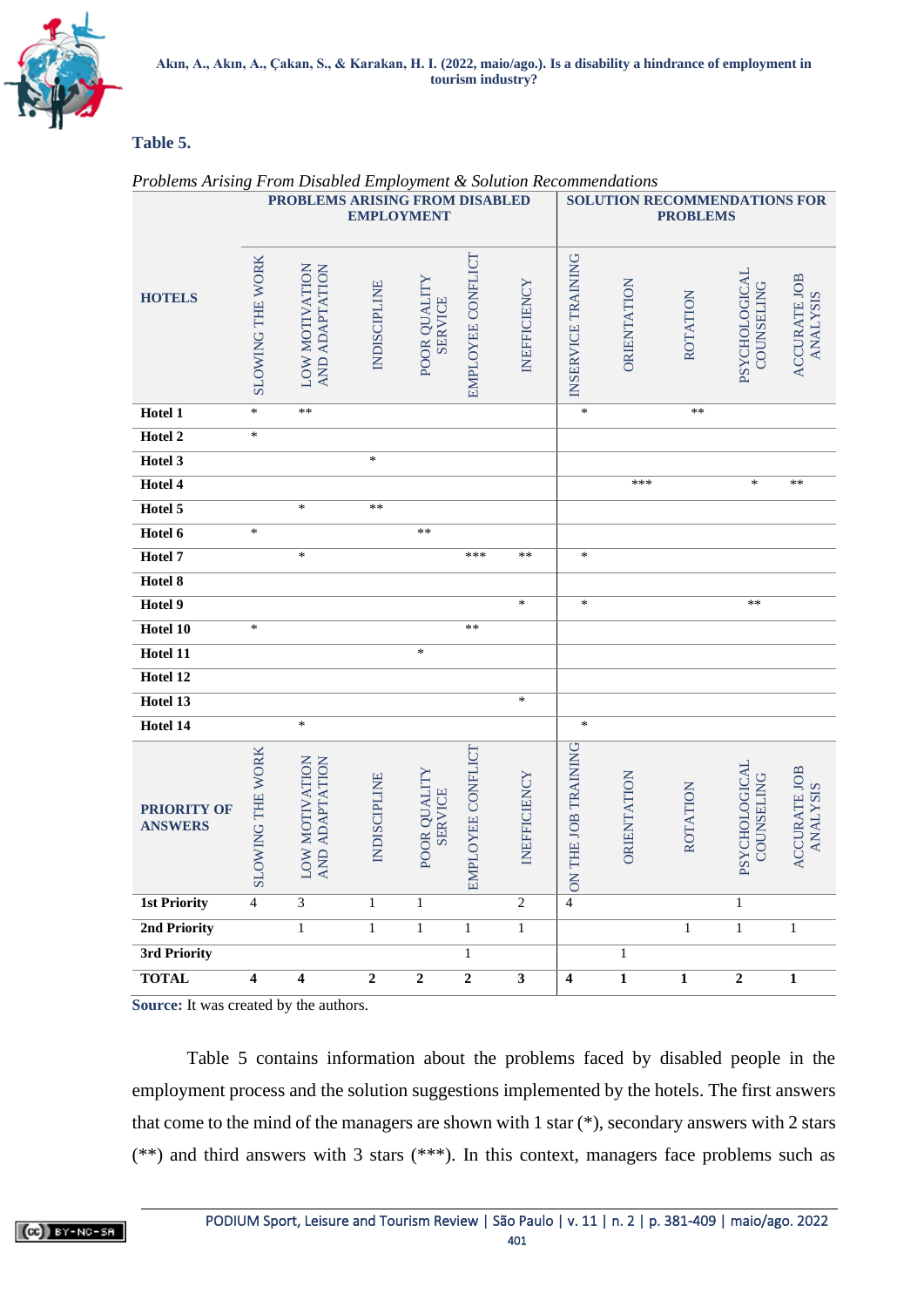

"slowdown work", "low motivation and adaptation", "lack of discipline", "low service quality", "employee conflict" and "inefficiency" in the employment of disabled people. The managers of Hotel 4, Hotel 7, and Hotel 12 stated that they did not encounter any problems during the employment process with disabilities. 11 out of 14 hotel managers gave 17 different opinions on current problems. The most repeated of these views are "slowdown work" ( $N = 4$ ) and "low motivation and adaptation" ( $N = 4$ ). However, looking at the priority of the answer, it can be said that the "slowdown work" problem is relatively more prior. Other problems mentioned by managers according to their frequency and priority are "inefficiency" ( $N = 3$ )', " lack of indiscipline" ( $N = 2$ ), "low service quality" ( $N = 2$ ) and "employee conflict" ( $N = 2$ ). When looking at the solutions produced to these problems, the solution suggestions are respectively seen as "on the job training" ( $N = 4$ ), "psychological support" ( $N = 2$ ), "rotation" ( $N = 1$ ), "correct job analysis"  $(N = 1)$  and "orientation"  $(N = 1)$ .

In the second part of the study, the responses of the managers they encounter in the employment of disabled personnel were examined with a phenomenological pattern approach.

> K1: "*Employment of disabled individuals is defined in the 30th article of 4857 numbered*  Labor Law. According to this provision, employment of disabled individuals is made *according to the quota system. Within the scope of this law, private sector companies employing 50 or more workers are obliged to employ 3% disabled people and public institutions must employ 4% disabled people. Disabled individuals are employed in jobs according to their profession as well as their physical and mental conditions. While public institutions choose the employees, they will employ with a special examination (EKPSS), we generally choose with İŞ-KUR's suggestions, references, and interviews. However, we may experience various problems in the employment of them. These people can be very sensitive and emotional. It makes them difficult to motivate and adapt. Therefore, there may be slowdowns and disruptions in the job process. However, we nevertheless support the employment of people with disabilities. We are trying to solve such problems with various training and support."*

> K4: "*There is no problem encountered on a large scale in the employment of disabled individuals. However, in our work, which is mainly based on physical strength, I believe that employing disabled personnel in back offices is healthier for them and us (even to prevent the emotional evaluation of the guests).''*

> K7: *'The employment of disabled employees is a process that really requires care and responsibility. Since our disabled personnel have some handicaps, there may be inefficiency in the service provided. There may be conflicts between some of our employees who cannot empathize with them. Our task is to ensure this harmony between staff through various training and techniques. We try to empathize with our disabled personnel first and then we create solutions."*

> K11: *"Yes, we meet some problems. However, since the employment of disabled employees is not only a legal obligation but also a social responsibility, we need to tolerate these problems. Disabled personnel have some handicaps such as coming to work late, leaving work early and performing the job more slowly. To deal with such problems, we make a good job analysis and determine job descriptions and job requirements. As a result, we match the right person for the right job. Thus, we minimize the problems."*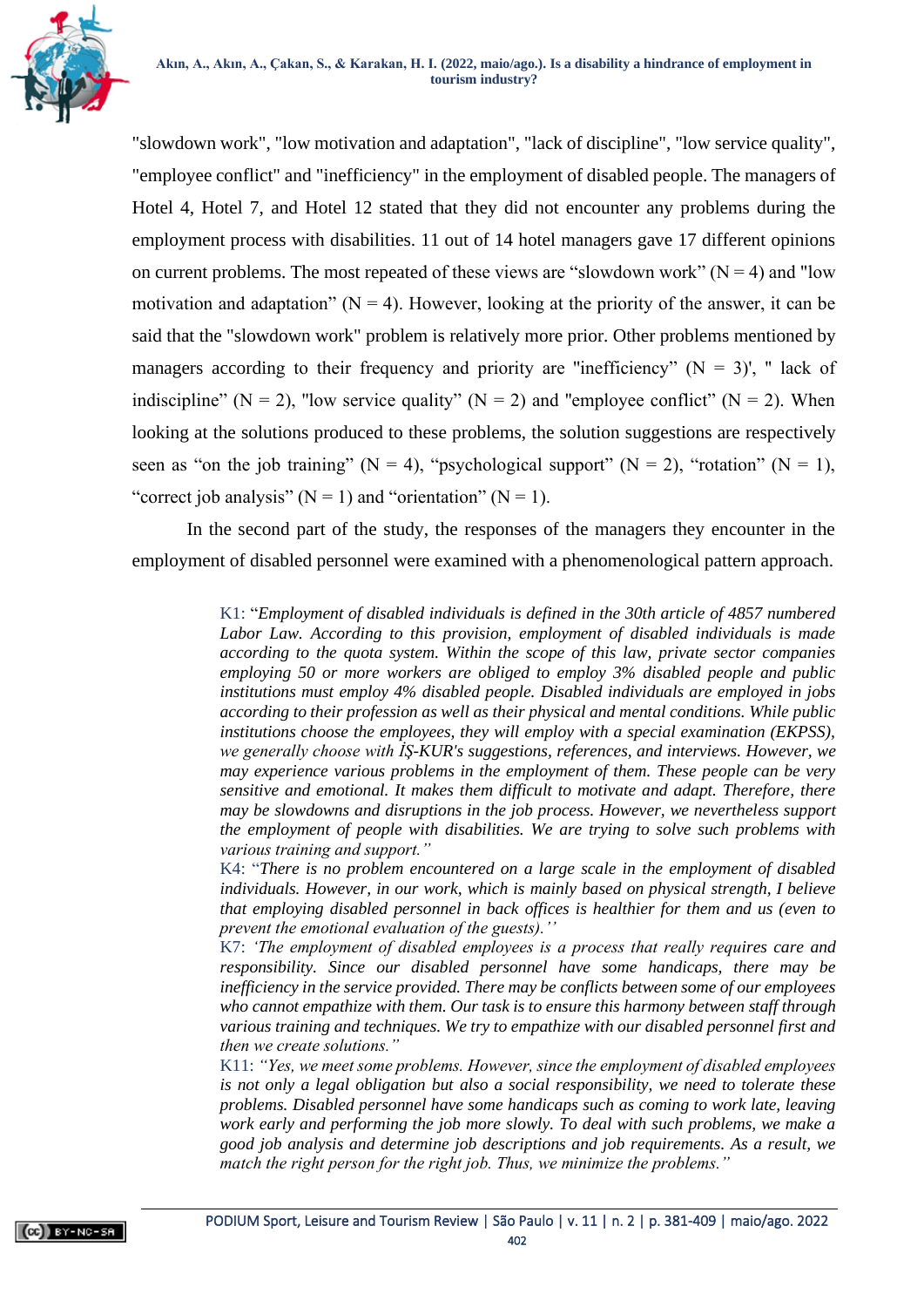

### **Conclusion and suggestions**

Disabled individuals, the world's most populous minority, have started to gain a place in business life with various incentives in recent years. However, some problems regarding the employment of disabled people continue and await solutions. This study shows the scope of the star hotels operating in Turkey are welded to identify issues of people with disabilities employed in the hotel industry. In addition, it is aimed to determine the difficulties that disabled people faced during their efforts from the perspective of the managers and to make various suggestions that will increase the employment quality of them.

When the results obtained within the scope of the research and the relevant literature are examined together, interesting results have emerged. Regarding the employment of people with disabilities, Lengnick-Hall et al. (2008) determined that the employers do not follow a proactive management style, and similarly, Aracı & Koçak (2014) stated that the biggest obstacles in employment of disabled people stem from the attitudes of the managers. As a result of this research, it is seen that the most important reason for managers to employ disabled people is not their own initiative, but a legal obligation. In this context, it is seen that the employment of people with disabilities is generally carried out through a state institution, İŞKUR (Turkish Employment Agency). Contrary to this result, according to Gröschl's (2005) analysis, the fact that local employment agencies do not work together with hotels is an important problem for the employment of the disabled. Other important factors among the employment reasons for the disabled are the sense of social responsibility and the desire to integrate them into society. It is obvious that the frequent use of resources outside the state channel in the employment of disabled people is a necessity and important for their future.

It has been determined that the hotels included in the research employ a minimum of 1 and a maximum of 4 disabled individuals. It is observed that all hotels with 50 or more workers employ disabled people up to the minimum level of the legal limit. It has been determined that hotels with less than 50 workers (n=2) employ an insufficient number of disabled personnel (n=1), although there is no obligation. In this context, it can be thought that companies only employ a sufficient number of disabled employees within the scope of the law. As a result of this legal situation, it is seen that the hotels with higher number of workers realize the employment of the disabled at a higher level. These findings are in line with the results of Jasper & Waldhart (2013) and Houtenville & Kalargyroua (2011).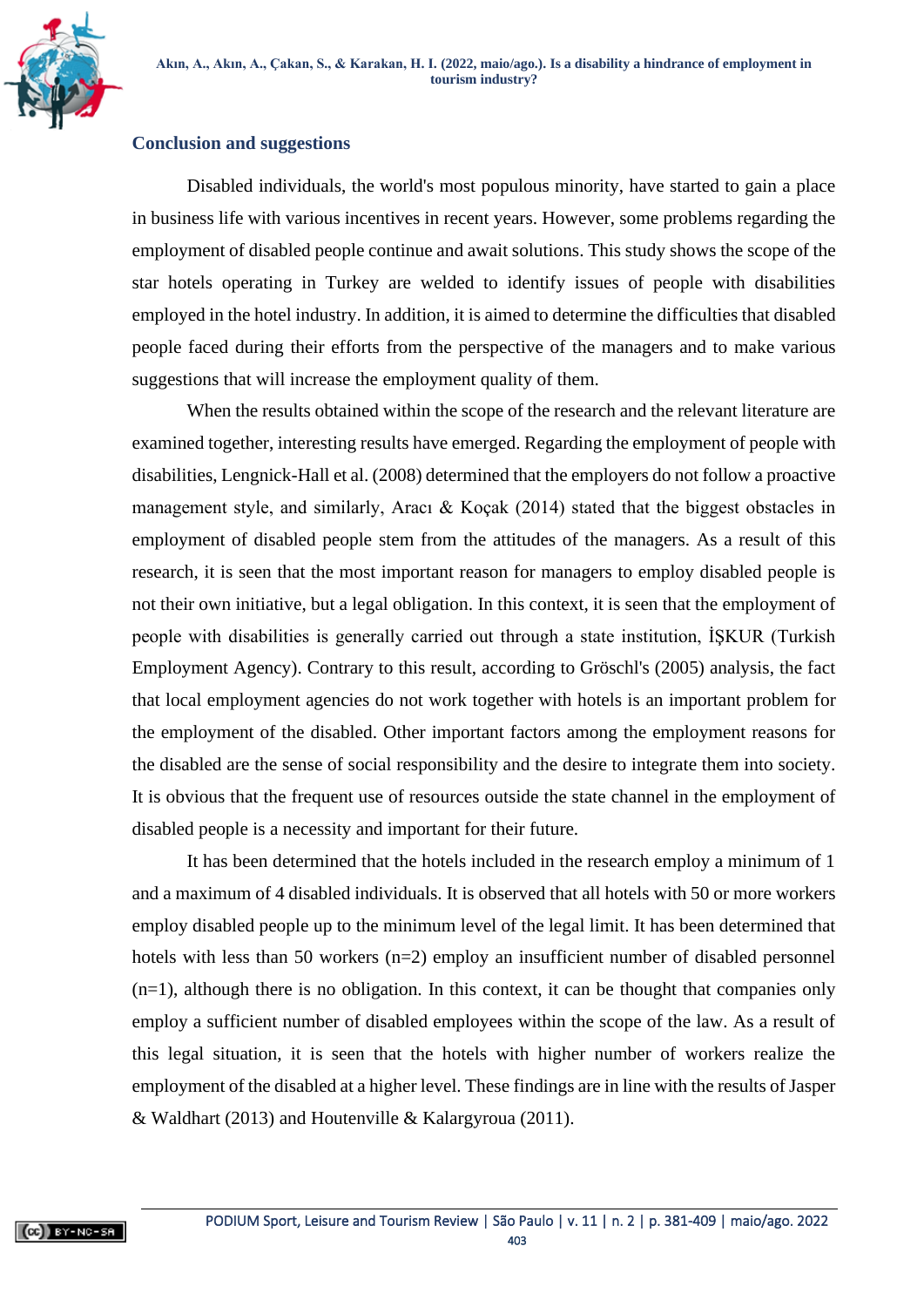

According to the findings obtained in the research, disabled employees consist of individuals with physical disabilities, hearing or vision impairments, autism and epilepsy patients. According to the findings, 71% of employed disabled individuals are physically disabled. Also they are between the ages of 18 and 40 and their disability rates are generally low. This finding is in line with the findings of Kaya (2017) and Dalagan et al. (2020). In this context, it can be stated that the hotels employ those who are most suitable for doing business in terms of disability or those who are young and have low disability. Therefore, it is observed that disabled individuals who are disadvantaged in the society also differentiate among themselves in terms of their handicaps. In this context, when disability situations are evaluated, it is thought that there is no equality of opportunity among individuals with different disability rates.

Within the scope of the research, it has been observed that the education level of disabled employees is generally high school and below. The low number of disabled employees graduated from higher education can be interpreted as they do not have equal opportunities in education. When the gender variable is examined, it is concluded that there is no discrimination among disabled employees in terms of gender.

As a result of the research, it has been determined that disabled individuals are employed in desk jobs that require less movement and attention rather than speed in order to achieve the necessary efficiency. However, although these methods are efficient in terms of disabled people and hotels, they can create the feeling of discrimination among employees. For this reason, it is thought that it would be beneficial to consider not only productivity but also the morale of the employees while conducting job analysis.

Kalargyroua & Volis (2014) determined in their research that integrating people with disabilities into the workforce increases job performance and job success. However, in this study conducted by us, unlike the study of Kalargyroua & Volis (2014), it has been determined that managers face many different problems in the employment of the disabled, such as slowdown, low motivation and adaptation, indiscipline, low service quality, employee conflict and inefficiency. In this respect, the results obtained were similar to the results of Bonaccio et al. (2020). According to Bonaccio et al. (2020), managers have concerns about performance, organizational adaptation, attitude and behavior differences, accommodation costs, recruitment and selection process, dismissal and job security for disabled employment. In other words, the problems experienced in the employment of disabled workers are not only related to the workflow. Gröschl (2007) stated in his study that the aesthetic concerns and traditional mindsets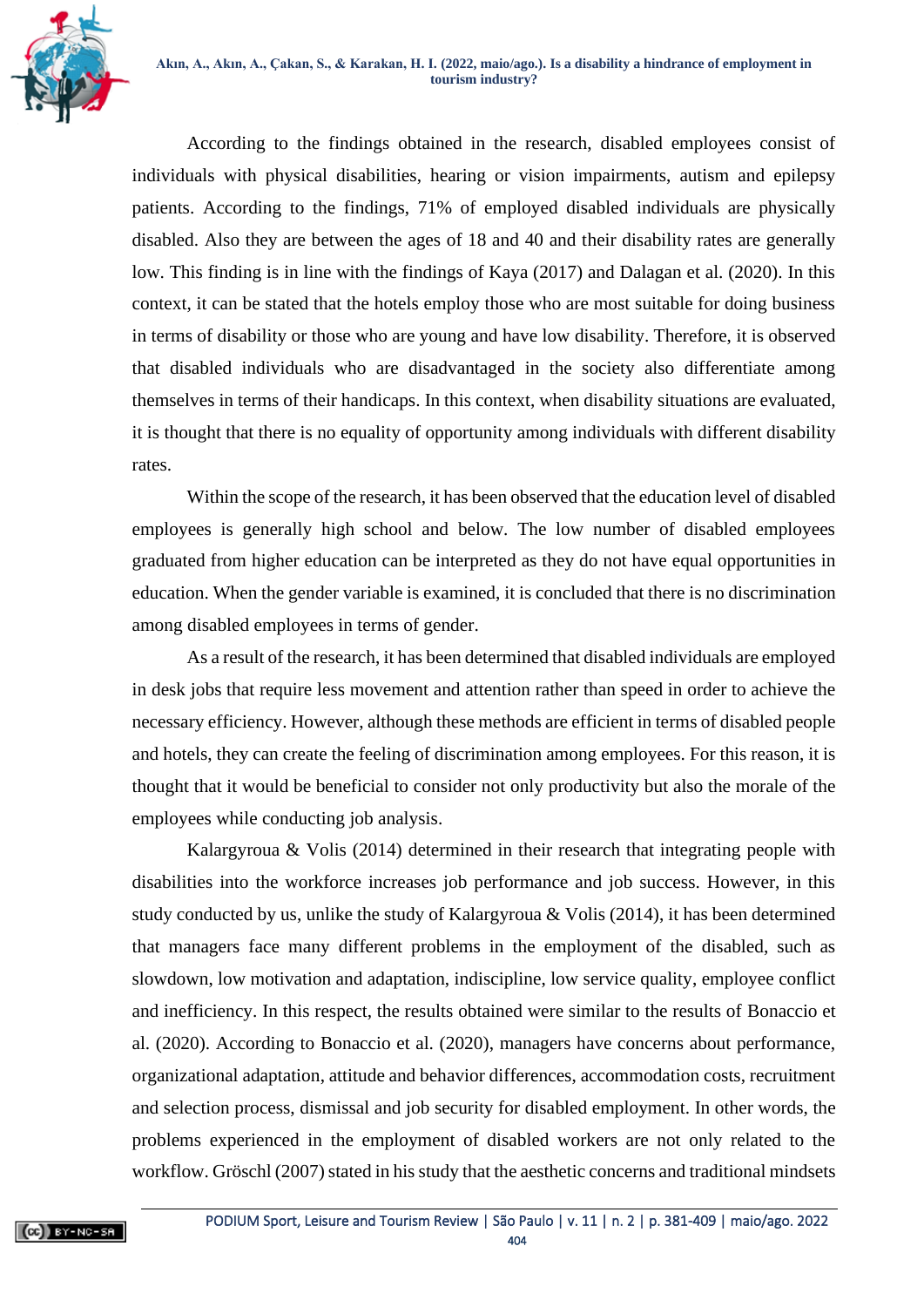

of managers are problems for the employment of the disabled. Kalargyroua (2014) mentioned both the advantages and disadvantages of employing disabled workers in his study. He stated that the employment of disabled employees causes low sales revenue, but this type of employment provides benefits such as loyalty, reliability and productivity to the business.

Hotel managements evaluate the difficulties encountered in the employment of the disabled in different ways. The human resources systems of these companies play an important role in reducing these difficulties. However, because managers are afraid of social pressures, they cannot express the difficulties they face in their employment. As a result of the research, it has been determined that managers use methods such as in-service training, psychological support, rotation, correct job analysis and orientation in order to minimize these problems.

Vornholt et al. (2018) argues that the necessary job analysis should be made and the disabled people should be given jobs that are suitable for their disability, but no study has been found in the literature that provides solutions for solutions such as rotation, orientation, on the job training and psychological support. Only Donnelly & Joseph (2012) stated that appropriate training should be provided for the disabled to solve the problems arising from employment. Therefore, it is considered that the results of the study will contribute to the literature in this respect.

Based on the results obtained, some suggestions were made within the scope of the study. Since the administrators employ the disabled mostly due to legal obligations, the laws regarding this issue need to be improved. In this context, it is suggested that not only the number of compulsory employment, but also the responsibilities and rights of individuals according to their disability should be clearly stated in the law. In addition, it is considered that the application of a quota covering every disability situation is necessary for them to have equal opportunities among themselves. It is recommended to develop business areas that will provide employment for individuals who are more handicapped in terms of disability, disability level and age. In addition, it is recommended that managers determine job descriptions and requirements and employ people with disabilities in jobs suitable for their disability. It can be said that with the right job analysis, both the work efficiency and the motivation of the disabled personnel will increase. In future studies, it is recommended that researchers investigate the problems experienced by disabled people in their employment. This study is limited to the year 2021, 4 and 5 star hotels and the provinces where data were collected within the scope of the research.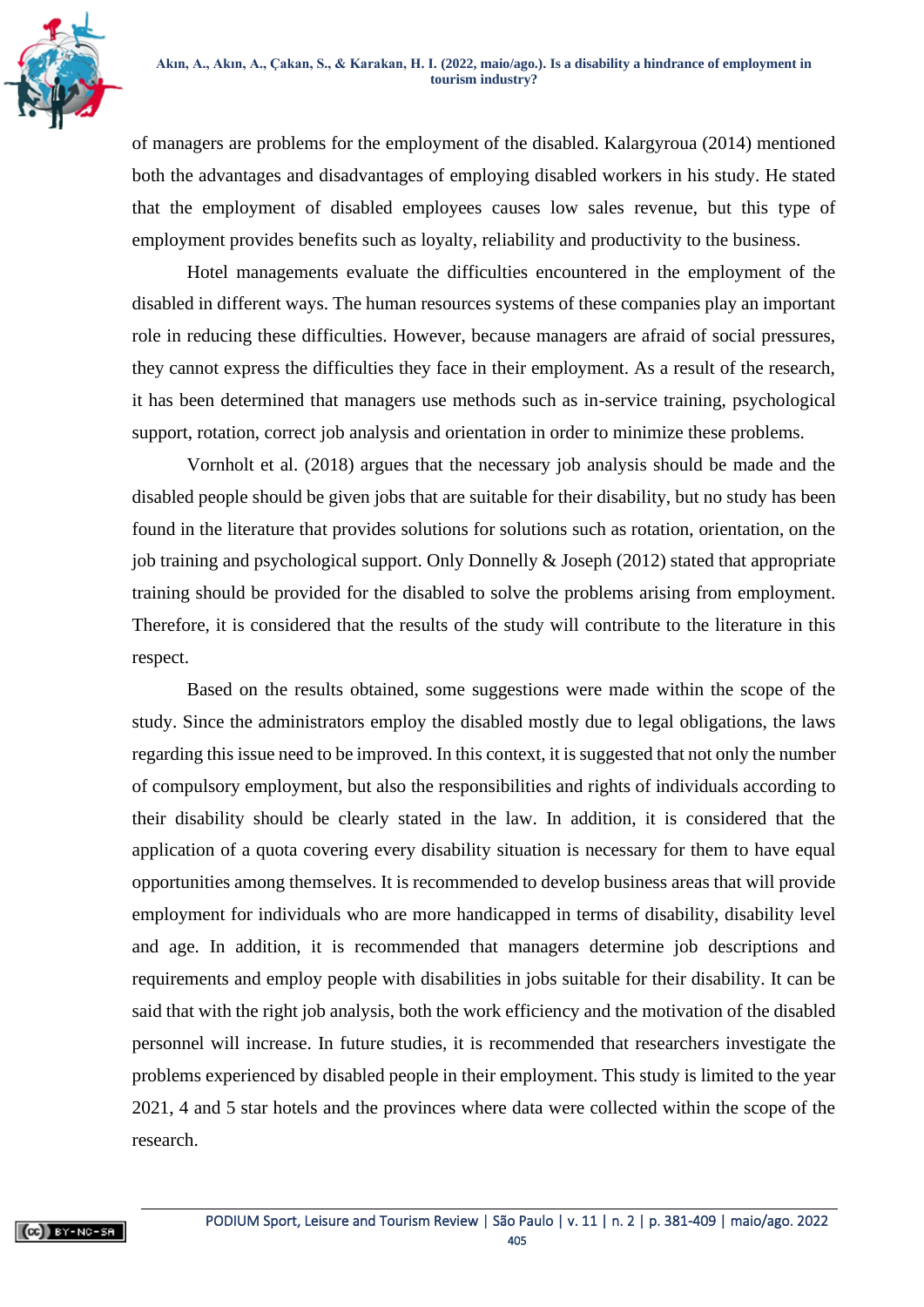

# **References**

- Aghion, P. & Howitt, P. (1994). Growth and unemployment. *The Review of Economic Studies*, 61(3), 477-494. [https://doi.org/10.2307/2297900.](https://doi.org/10.2307/2297900)
- Agnello, L. Castro, V., Jalles, J. T. & Sousa, R. M. (2014). Fiscal adjustments, labour market flexibility and unemployment. *Economics Letters*, 124(2), 231–235. [https://doi.org/10.1016/j.econlet.2014.05.029.](https://doi.org/10.1016/j.econlet.2014.05.029)
- Aracı, Ü. E. & Koçak, N. (2014). Employment of disadvantaged individuals in tourism: investigation of human resources managers' perceptions, views and experiences. *Gazi Üniversitesi Turizm Fakültesi Dergisi,* 2, 191-205. ISSN: 2149-0163. Retrieved from [https://dergipark.org.tr/tr/download/issue-file/23621.](https://dergipark.org.tr/tr/download/issue-file/23621)
- Aydın, N. (2012). İşsizlik, beveridge eğrisi ve Türkiye işgücü piyasasına ilişkin bir değerlendirme*. Dumlupınar Üniversitesi Sosyal Bilimler Dergisi*, 2(32), 119-134. Retrieved from [https://dergipark.org.tr/tr/pub/dpusbe/issue/4774/65752.](https://dergipark.org.tr/tr/pub/dpusbe/issue/4774/65752)
- Ball, L., Leigh, D. & Loungani, P. (2017). Okun's law: Fit at 50? *Journal of Money, Credit and Banking*, 49(7), 1413-1441. [https://doi.org/10.1111/jmcb.12420.](https://doi.org/10.1111/jmcb.12420)
- Baltacı, A. (2019). Nitel Araştırma Süreci: Nitel Bir Araştırma Nasıl Yapılır? *Ahi Evran Üniversitesi Sosyal Bilimler Enstitüsü Dergisi*, 5(2), 368-388. [https://doi.org/10.31592/aeusbed.598299.](https://doi.org/10.31592/aeusbed.598299)
- Bonaccio, S., Connelly, C.E., Gellatly, I.R., Jetha, A. & Ginis. K.A.M. (2020). The participation of people with disabilities in the workplace across the employment cycle: employer concerns and research evidence. *J Bus Psychol*, 35(2), 135-158. [https://doi.org/10.1007/s10869-018-9602-5.](https://doi.org/10.1007/s10869-018-9602-5)
- Carruth, A. A., Hooker, M.A. & Oswald, A.J. (1998). Unemployment equilibria and input prices: Theory and evidence from the United States. *Review of Economics and Statistics*, 80(4), 621–628. [https://doi.org/10.1162/003465398557708.](https://doi.org/10.1162/003465398557708)
- Cope, J. (2003). Entrepreneurial learning and critical reflection: discontinuous events as triggers for higher – level learning. *Management Learning*, 34(4), 429- 450. [https://doi.org/10.1177/1350507603039067.](https://doi.org/10.1177/1350507603039067)
- Coşkun, R., Zivitere, M., Alexandrova, S., Fırat, S. & Hızıroğlu, M. (2009). *Engelliler ve istihdam.* Sakarya Üniversitesi Yayınları. Retrieved from [http://www.inemdip.sakarya.edu.tr/tr/docs/uzaktan\\_egitim/Engelliler%20ve%20%DD](http://www.inemdip.sakarya.edu.tr/tr/docs/uzaktan_egitim/Engelliler%20ve%20%DDstihdam.pdf) [stihdam.pdf.](http://www.inemdip.sakarya.edu.tr/tr/docs/uzaktan_egitim/Engelliler%20ve%20%DDstihdam.pdf)
- Creswell, J.W. & Poth, C.N. (2017). *Qualitative ınquiry and research design: choosing among five approaches*. CA: SAGE, Thousand Oaks.
- Dalagan, S., Sormaz, Ü., Akdağ, G. & Çınar, Z. (2020). Are prejudices obstacle to the employment of disabled individuals? Example of food and beverage services field.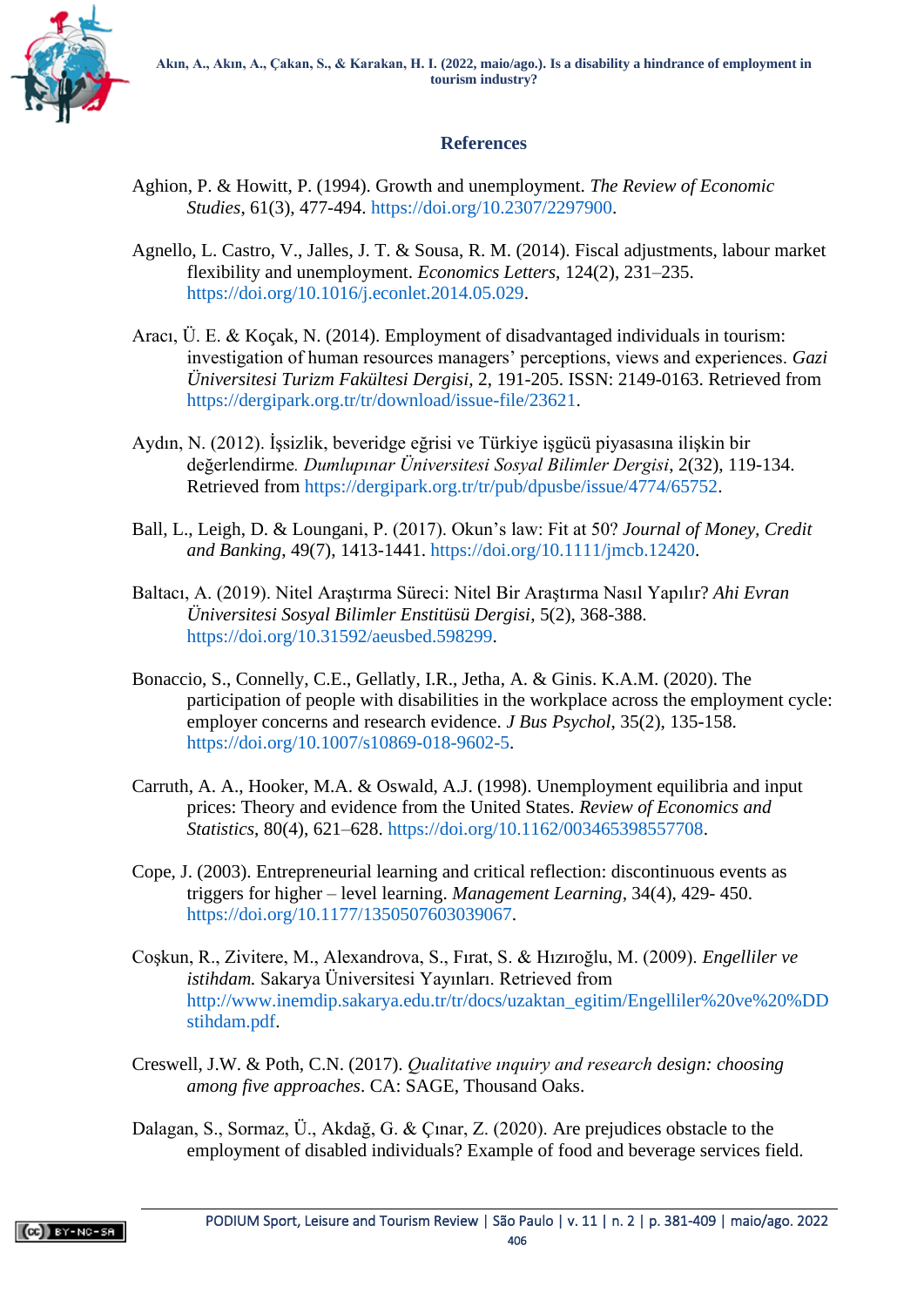

*Journal of Tourism and Gastronomy Studies*, Special Issue (4), 554-564. [https://doi.org/10.21325/jotags.2020.704.](https://doi.org/10.21325/jotags.2020.704)

- Doğrul, H.G. & Soytas, U. (2010). Relationship between oil prices, interest rate, and unemployment: Evidence from an emerging market. *Energy Economics*, 32(6), 1523– 1528. [https://doi.org/10.1016/j.eneco.2010.09.005.](https://doi.org/10.1016/j.eneco.2010.09.005)
- Donnelly, K. & Joseph, J. (2012). Disability employment in the hospitality industry: human resources considerations. *Cornell HR Review.* Retrieved [insert date] from Cornell University, ILR School site: [http://digitalcommons.ilr.cornell.edu/chrr/27.](http://digitalcommons.ilr.cornell.edu/chrr/27)
- Eyder (Engelsiz Yaşama Dernegi) (2021). Retrieved from [https://ey-der.com/ana](https://ey-der.com/ana-sayfa/turkiye-ve-dunyada-engelliler/)[sayfa/turkiye-ve-dunyada-engelliler/.](https://ey-der.com/ana-sayfa/turkiye-ve-dunyada-engelliler/)
- Gazi, M. A. & Cakı, C. (2019). Engelli istihdamına yönelik hazırlanan kamu spotu reklamları: Amerika Birleşik Devletleri çalışma bakanlığı üzerine inceleme. *Sosyal Güvenlik Dergisi*, 9(3), 409-430. [https://doi.org/10.32331/sgd.658885.](https://doi.org/10.32331/sgd.658885)
- Górny, M. (2018). The importance of work in human life and development. The consequences of unemployment*. Refleksje*, 18, 51-64. [https://doi.org/10.14746/r.2018.2.4.](https://doi.org/10.14746/r.2018.2.4)
- Gröschl, S. (2005). Persons with disabilities: a source of nontraditional labor for Canada's hotel industry. *Cornell Hospitality Quarterly*, 46(2), 258-274. [https://doi.org/10.1177/0010880404273935.](https://doi.org/10.1177/0010880404273935)
- Gröschl, S. (2007). An exploration of HR policies and practices affecting the integration of persons with disabilities in the hotel industry in major Canadian tourism destinations. *International Journal of Hospitality Management* 26(3), 666-686. [https://doi.org/10.1016/j.ijhm.2006.05.007.](https://doi.org/10.1016/j.ijhm.2006.05.007)
- Gröschl, S. (2012). Presumed incapable: exploring the validity of negative judgments about persons with disabilities and their employability in hotel operations. *Cornell Hospitality Quarterly*, 54(2), 114–123. [https://doi.org/10.1177/1938965512453082.](https://doi.org/10.1177/1938965512453082)
- Güler, A., Halıcıoğlu, M.B. & Taşğın, S. (2013). *Sosyal bilimlerde nitel araştırma yöntemleri*. Ankara: Seçkin Yayınevi.
- Hasırcıoğlu, A. (2006). *İşverenlerin özürlü istihdamına yaklaşımı Sakarya örneği*. (Yayınlanmamış yüksek lisans tezi). Sakarya Üniversitesi, Türkiye.
- Herman, E. (2011). The impact of economic growth process on employment in European Union countries. *The Romanian Economic Journal*, XIV,42, 47-67. Retrieved from [https://citeseerx.ist.psu.edu/viewdoc/download?doi=10.1.1.232.8497&rep=rep1&type](https://citeseerx.ist.psu.edu/viewdoc/download?doi=10.1.1.232.8497&rep=rep1&type=pdf) [=pdf.](https://citeseerx.ist.psu.edu/viewdoc/download?doi=10.1.1.232.8497&rep=rep1&type=pdf)
- Houtenville, A. & Kalargyrou, V. (2011). People with disabilities: employers' perspectives on recruitment practices, strategies, and challenges in leisure and hospitality. *Cornell Hospitality Quarterly*, 53, 40-52. [https://doi.org/10.1177/1938965511424151.](https://doi.org/10.1177/1938965511424151)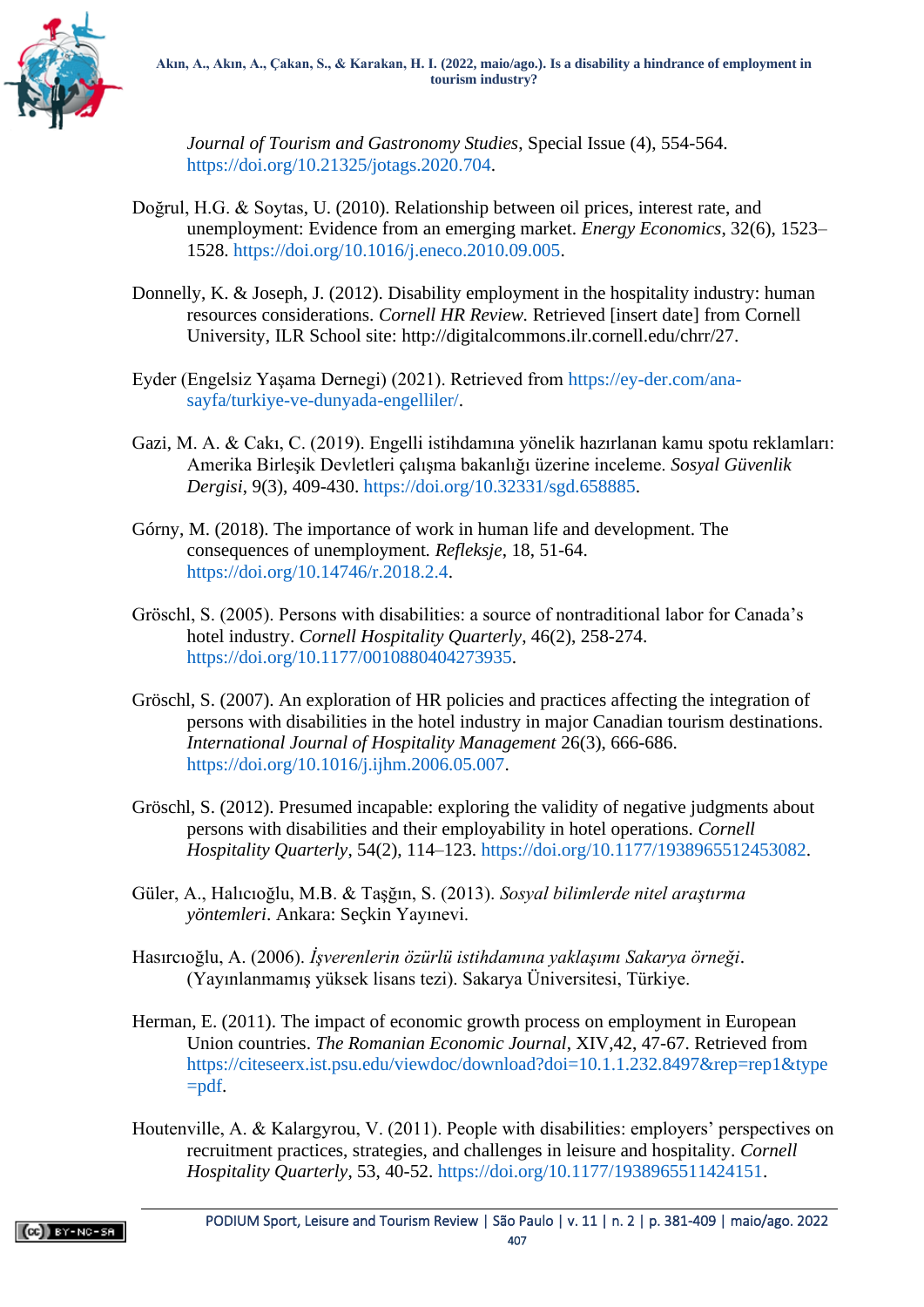

- İŞKUR (Türkiye İş Kurumu), (2021). Retrieved from [https://www.iskur.gov.tr/kurumsal](https://www.iskur.gov.tr/kurumsal-bilgi/istatistikler/)[bilgi/istatistikler/.](https://www.iskur.gov.tr/kurumsal-bilgi/istatistikler/)
- Jasper, C. R. & Waldhart, P. (2013). Employer attitudes on hiring employees with disabilities in the leisure and hospitality industry: Practical and theoretical implications. International Journal of Contemporary Hospitality Management, 2(4), 577- 594. [https://doi.org/10.1108/09596111311322934.](https://doi.org/10.1108/09596111311322934)
- Kalargyroua, V. & Volis, A. A. (2014). Disability inclusion initiatives in the hospitality industry: an exploratory study of industry leaders. *Journal of Human Resources in Hospitality & Tourism*, 13(4), 430-454. [https://doi.org/10.1080/15332845.2014.903152.](https://doi.org/10.1080/15332845.2014.903152)
- Kalargyroua, V. (2014) Gaining a competitive advantage with disability inclusion initiatives. *Journal of Human Resources in Hospitality & Tourism*, 13(2), 120-145. [https://doi.org/10.1080/15332845.2014.847300.](https://doi.org/10.1080/15332845.2014.847300)
- Karataş, Z. (2015). Sosyal bilimlerde nitel araştırma yöntemleri. *Manevi Temelli Sosyal Hizmet Araştırmaları Dergis*i, 1(1), 62-80. Retrieved from [https://doczz.biz.tr/doc/245717/manevi-temelli-sosyal-hizmet---manev%C3%AE](https://doczz.biz.tr/doc/245717/manevi-temelli-sosyal-hizmet---manev%C3%AE-temelli-sosyal-hizm)[temelli-sosyal-hizm.](https://doczz.biz.tr/doc/245717/manevi-temelli-sosyal-hizmet---manev%C3%AE-temelli-sosyal-hizm)
- Kaya, Ç. (2017). *Otel işletmelerinde istihdam edilen engelli bireylerin iş yaşamına ilişkin algıladıkları sorunlar: Antalya örneği* (Yayınlanmamış yüksek lisans tezi). Balıkesir Üniversitesi, Türkiye.
- Lengnick-Hall, M., Gaunt, P. & Kulkarni, M. (2008). Overlooked and underutilized: people with disabilities are an untapped human resource. *Human Resources Management*, 47(2), 255-73. [https://doi.org/10.1002/hrm.20211.](https://doi.org/10.1002/hrm.20211)
- Luu, T. T. (2019). The well-being among hospitability employees with disabilities: the role of disability inclusive benevolent leadership. *International Journal of Hospitality Management*, 80, 25-35. [https://doi.org/10.1016/j.ijhm.2019.01.004.](https://doi.org/10.1016/j.ijhm.2019.01.004)
- Merriam, S. B. (2009). *Qualitative research: a guide to design and implementation*. San Francisco, CA: Jossey-Bass.
- Meyer, D. F. (2017). An analysis of the short and long-run effects of economic growth on employment in South Africa. *International Journal of Economics and Finance Studies*, 9(1), 177-193. Retrieved from [https://dergipark.org.tr/tr/pub/ijefs/issue/36093/405311.](https://dergipark.org.tr/tr/pub/ijefs/issue/36093/405311)
- Murat, S. & Eser, B.Y. (2013). Türkiye'de ekonomik büyüme ve istihdam ilişkisi: istihdam yaratmayan büyüme olgusunun geçerliliği. *HAK-İŞ Uluslararası Emek ve Toplum Dergisi*, 2(3), 92-123. Retrieved from [https://dergipark.org.tr/tr/pub/hakisderg/issue/7579/99489.](https://dergipark.org.tr/tr/pub/hakisderg/issue/7579/99489)